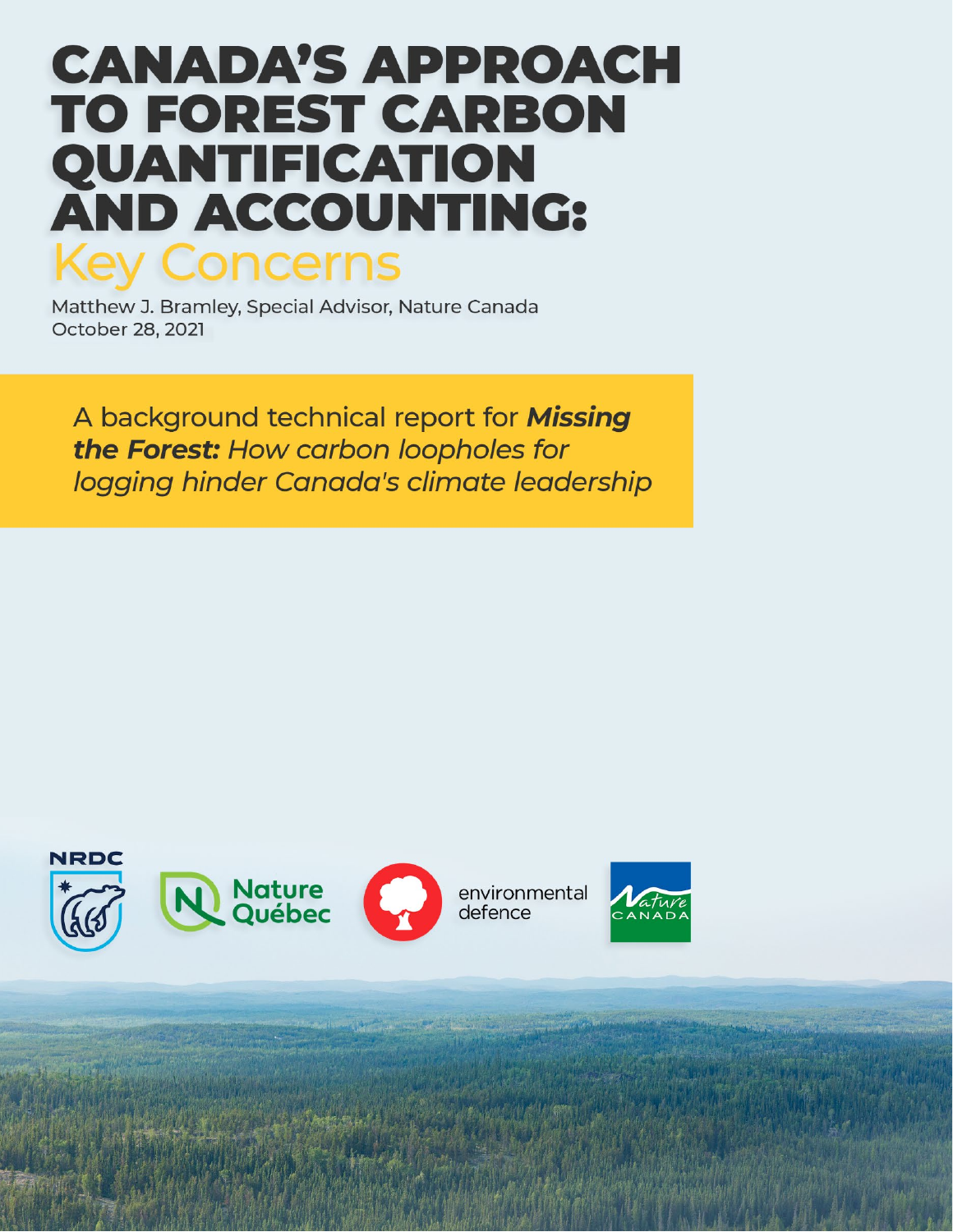

*A background technical report for Missing the Forest: How carbon loopholes for logging hinder Canada's climate leadership.*

Matthew J. Bramley, Special Advisor, Nature Canada October 28, 2021

# **Table of Contents**

| 1.  |                                                                                    |
|-----|------------------------------------------------------------------------------------|
| 1.1 | Choices with major implications for Canada's climate efforts and its forests 3     |
| 1.2 |                                                                                    |
| 2.  |                                                                                    |
| 2.1 |                                                                                    |
| 2.2 |                                                                                    |
| 2.3 |                                                                                    |
| 3.  |                                                                                    |
| 3.1 |                                                                                    |
| 3.2 | Risk of underestimating the climate benefit of protecting primary forests 8        |
| 3.3 |                                                                                    |
| 4.  |                                                                                    |
| 4.1 |                                                                                    |
| 4.2 | Altered accounting that produces 19 Mt of "free" reductions in annual emissions 13 |
| 4.3 |                                                                                    |
|     |                                                                                    |
|     |                                                                                    |
|     |                                                                                    |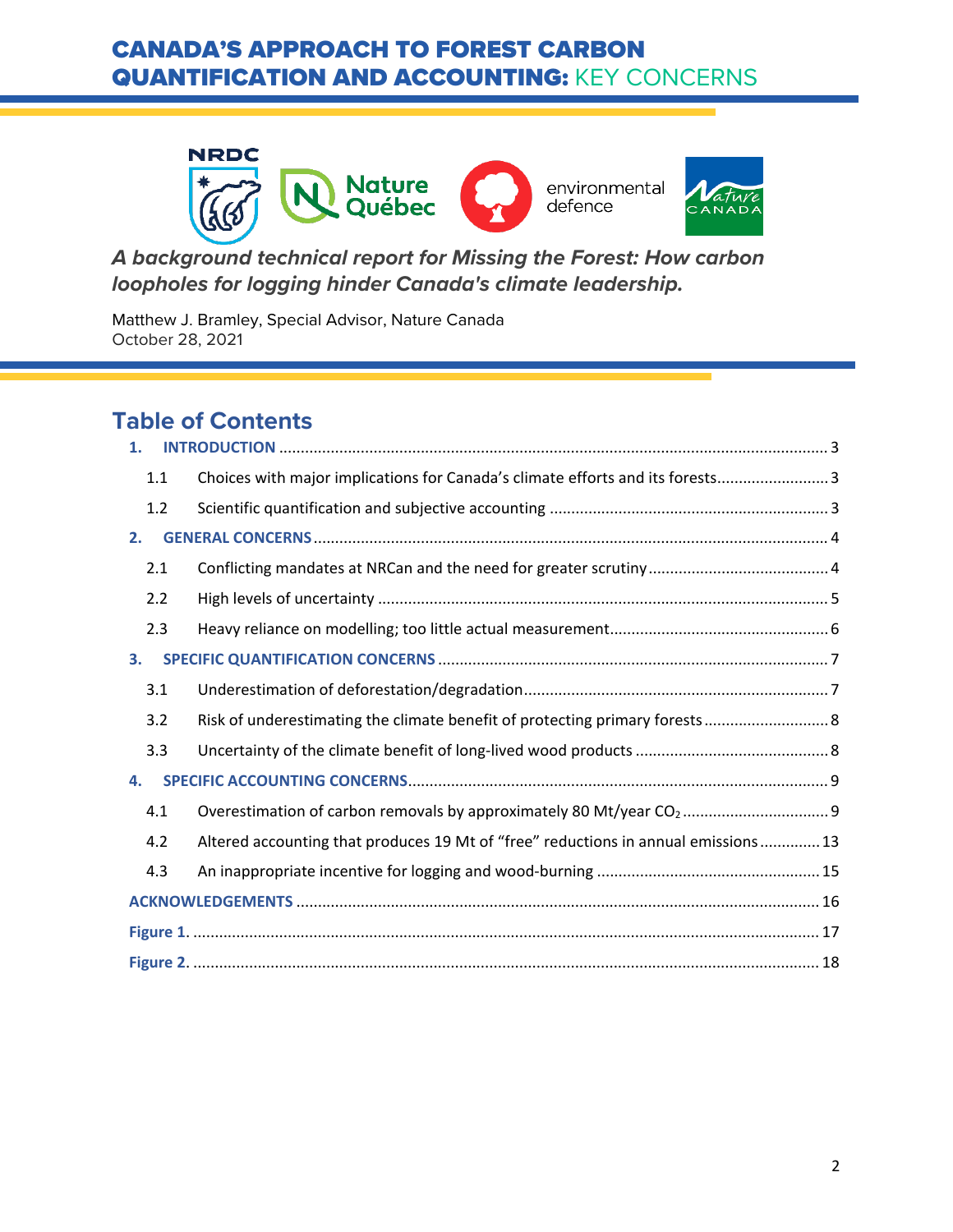### <span id="page-2-1"></span><span id="page-2-0"></span>1. INTRODUCTION

 $\overline{\phantom{a}}$ 

### **1.1 Choices with major implications for Canada's climate efforts and its forests**

Forests store vast amounts of carbon, and they can emit or remove<sup>[\\*](#page-2-3)</sup> large amounts of carbon to or from the atmosphere. The Government of Canada estimates that the country's forest land area removed 134 megatonnes (Mt) of carbon dioxide  $(CO<sub>2</sub>)$  from the atmosphere in 20[1](#page-19-0)9,<sup>1</sup> but that wood harvested from this area emitted 139 Mt  $CO<sub>2</sub>$  to the atmosphere in the same year.<sup>[2,](#page-19-1)[3](#page-19-2)</sup> This paper will question the correctness of those numbers, but it is clear that forest carbon flows are considerable relative to Canada's total annual greenhouse gas (GHG) emissions from human activities, currently around 700 Mt  $CO<sub>2</sub>$  equivalent ( $CO<sub>2</sub>e$ ). This means that choices about exploiting or protecting Canada's forests have the potential to make a major negative or positive contribution to the country's efforts to combat climate change.

Making good choices requires good measurements, so policymakers need to be able to have confidence in the official numbers for forest carbon emissions/removals, such as the 134 and 139 Mt figures just cited. The calculation of these numbers, however, is far from straightforward, and their reliability should not be taken for granted. As this paper will elaborate, the scientific task of estimating forest carbon flows is complex and subject to large uncertainties; and deciding which flows to include or exclude depending on whether they are attributed to human activities, and how forest carbon emissions/removals should be counted towards national GHG emissions targets (or corporate emissions totals), are matters of considerable debate.

In other words, it is not just that different choices about how to manage Canada's forests can make a major difference in how effectively the country tackles climate change, but also that different choices about how to quantify and account for carbon flows in those forests can lead to different conclusions about how forest management needs to change as part of our climate change efforts. If we make the wrong quantification and accounting choices, producing the wrong numbers, then that is likely to lead to the wrong management choices – resulting not only in less effective climate efforts but also the risk of broader negative consequences for our forests.

### <span id="page-2-2"></span>**1.2 Scientific quantification and subjective accounting**

Canada's National Inventory Report for GHG emissions/removals, submitted annually to the UN climate secretariat, is the key reference for assessing the country's impact on the climate, and contains the Government of Canada's estimates for forest carbon emissions/removals. Canada's progress towards meeting its GHG targets is then assessed by combining figures from the national inventory with methods outlined in separate submissions to the UN, notably in Canada's "Nationally Determined Contribution" under the Paris Agreement (we will discuss an example of such methods in Section [4.2](#page-12-0) below).

Traditionally, compilation of national GHG inventories has been regarded as a matter of purely scientific estimation and referred to as GHG quantification, while assessing progress towards

<span id="page-2-3"></span><sup>\*</sup> In this paper, the words "remove", "removals" etc. are used exclusively to refer to removal of carbon from the atmosphere by growing trees, i.e., negative emissions (except in quoted text).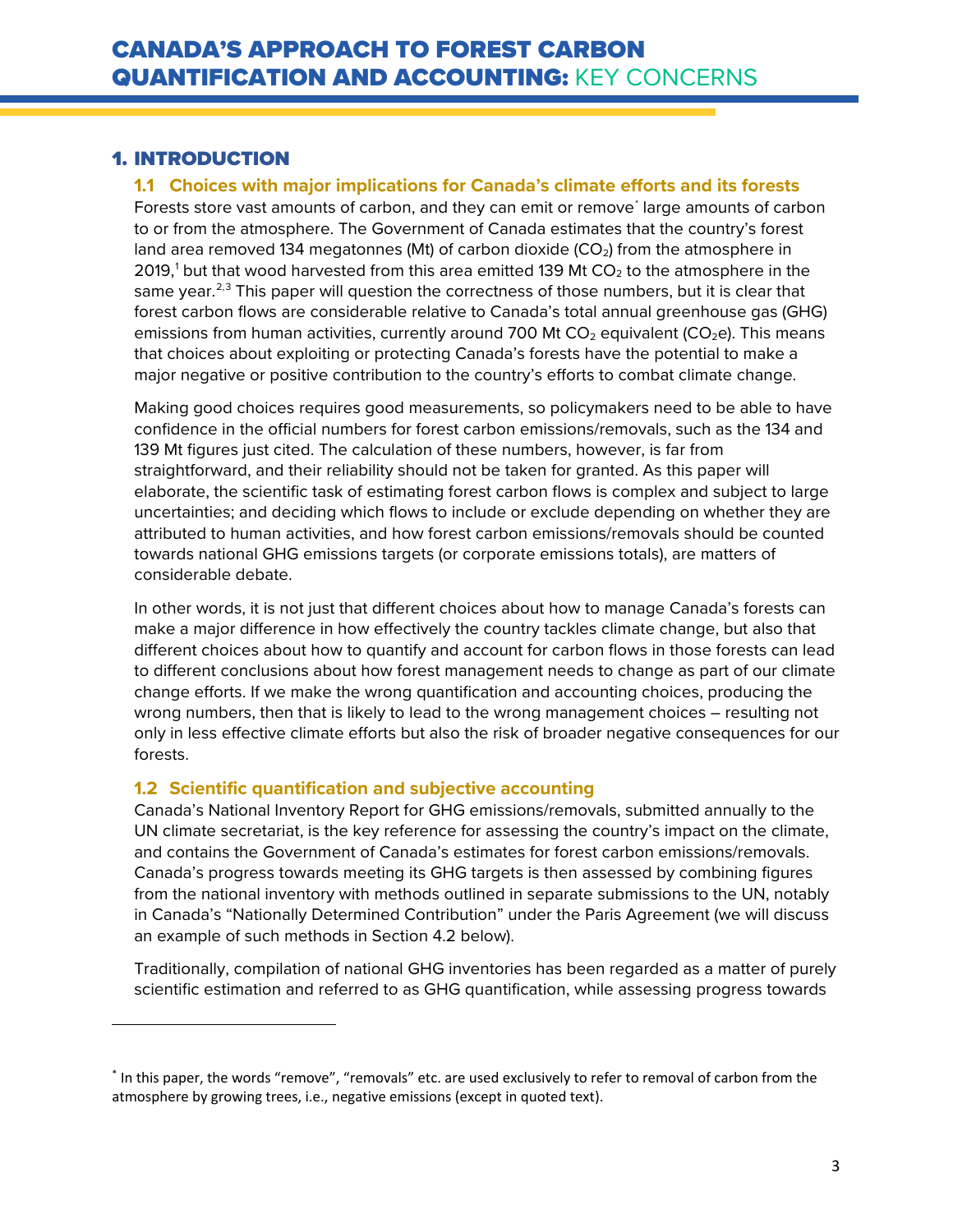national GHG targets has involved more subjective, debatable choices and been referred to as GHG accounting. In particular, international climate negotiations have in the past involved contentious debate about whether and how to treat forest carbon flows differently from other sectors' GHG emissions when assessing countries' progress towards their national targets.

UN climate agreements require Canada to follow guidelines developed by the Intergovernmental Panel on Climate Change (IPCC) when compiling its GHG inventory, but IPCC guidelines for the forest portion of the inventory give countries wide discretion to adopt their own methods. [4](#page-19-3) In addition, Canada has chosen to depart from key elements of those guidelines (as explained in Section [4.1](#page-8-1) below). As a result, we consider that Canada is making subjective choices in its inventory that go well beyond scientific estimation. In light of this, we opt in this paper to use the terms quantification and accounting differently than in the traditional usage. We reserve "quantification" for "scientific estimation of included quantities" but broaden "accounting" to mean "deciding which quantities to include and how to include them". We therefore use "accounting" to cover not only Canada's approach to assessing progress towards its national GHG targets, but also subjective choices in the forest portion of the national GHG inventory as well as the treatment of forest carbon emissions/removals at the corporate level. The subjectivity common to all these accounting issues means that they all ultimately involve policy or political judgement.

We believe strongly that forest carbon quantification and accounting should provide as accurate a picture as possible of human influence on the climate. As organizations seeking to advance nature conservation – in particular the protection of forests – as well as efforts to curb climate change, we are committed to the scientific integrity of GHG calculations without regard to our nature conservation goals. We believe that choices about conservation should then take into account the full range of ecological and cultural values of forests, not just their ability to keep carbon out of the atmosphere. In this paper, however, we focus solely on carbon.

### <span id="page-3-1"></span><span id="page-3-0"></span>2. GENERAL CONCERNS

#### **2.1 Conflicting mandates at NRCan and the need for greater scrutiny**

The Government of Canada has, over many years, developed a sophisticated approach to forest carbon quantification and accounting. While Environment and Climate Change Canada (ECCC) is responsible for preparing and submitting the national GHG inventory, a team at Natural Resources Canada (NRCan) produces the inventory's forest carbon figures for ECCC under a memorandum of understanding (MoU) between the two departments.<sup>[5](#page-19-4)</sup> The NRCan team does this using its National Forest Carbon Monitoring, Accounting and Reporting System (NFCMARS). $<sup>6</sup>$  $<sup>6</sup>$  $<sup>6</sup>$  A key part of the NFCMARS is a highly detailed model known as CBM-CFS3 that</sup> is used to estimate changes in carbon stocks on forest land. Beyond the GHG inventory, NRCan has also taken the lead in shaping Canada's approach to accounting for forest carbon for the purpose of assessing progress towards its national GHG targets.

As the latest national inventory report states, "forest management practices (including harvesting, silvicultural treatments and regeneration) are the primary direct human influences on emissions and removals in forests".<sup>[7](#page-19-6)</sup> NRCan's contribution to the inventory therefore consists, to a large degree, of determining the climate impact of the forest industry. At the same time, NRCan has long acted as an advocate for and defender of Canada's forest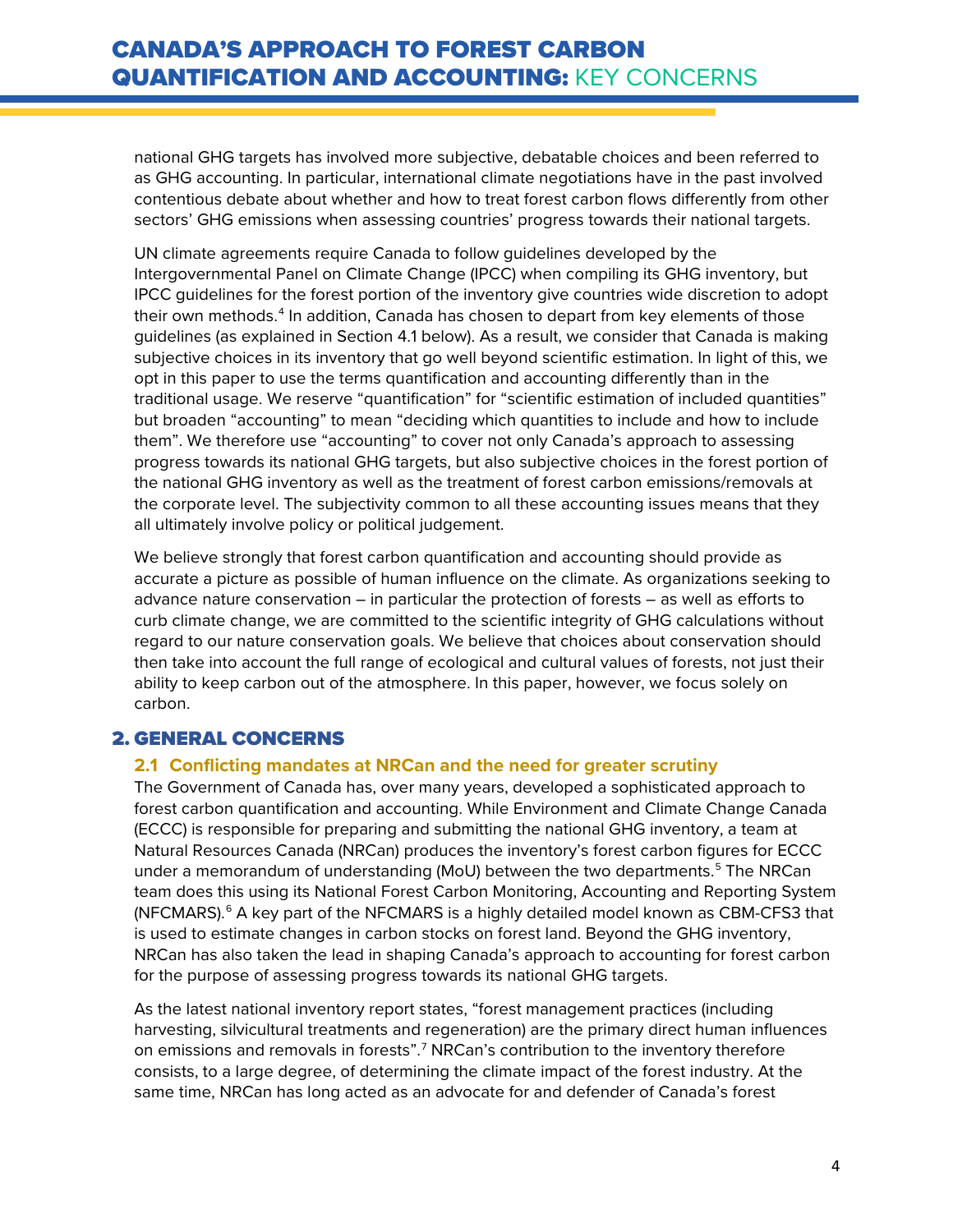industry. The department's minister was tasked in his most recent mandate letter with "supporting and promoting the competitiveness of our Canadian companies" and with working "to strengthen the competitiveness and overall health of Canada's forest sector".<sup>[8](#page-19-7)</sup>

The dual mandates given to NRCan both to support and promote the forest industry but also to determine its environmental impact are in direct conflict with one another. In this there is no suggestion of failings of integrity on the part of individual department scientists. But the structural conflict between mandates inevitably reduces confidence in the department's forest carbon quantification and accounting work, relative to an agency with greater independence from industry. This creates a strong case for greater transparency and scrutiny of Canada's official forest carbon numbers than of the GHG emissions figures for other sectors, and the concerns raised below, especially in Section 4, reinforce this case. (In contrast, ECCC has no mandate to support industry and so there is no structural conflict of interest when it calculates the GHG emissions of, for example, the oil and gas or electricity generation sectors.)

The unusual complexity of forest carbon calculations is, unfortunately, an obstacle to transparency and scrutiny. While NRCan has published detailed descriptions of its CBM-CFS3 model and the model's outputs in peer-reviewed journals, the calculations undertaken for the national inventory use millions of input numbers which are not publicly available. [9](#page-19-8) Each year a team of international experts under UN auspices reviews the compliance of Canada's national GHG inventory with IPCC guidelines, but the experts are not expected to conduct a full audit and do not have the capacity to do so. And beyond the inventory, NRCan has not published full details of its "reference level" projection of forest emissions/removals that Canada is currently proposing to use to assess progress towards its 2030 GHG target (see Section [4.2\)](#page-12-0). We are therefore left with a situation where NRCan is largely "marking its own homework" when it comes to forest carbon calculations.

### <span id="page-4-0"></span>**2.2 High levels of uncertainty**

Forest carbon numbers in Canada's national GHG inventory are subject to very high uncertainty. The latest edition estimates that net  $CO<sub>2</sub>$  removals from forest land in 2019, reported as 134 Mt (see Section [1.1\)](#page-2-1), could actually range from 112 to 185 Mt (95% probability range), and that "not all sources of uncertainty have been captured"; the report also mentions that "a 50% uncertainty about biomass increment [the rate of tree growth] is assumed".<sup>[10](#page-19-9)</sup> The inventory's estimated uncertainty in emissions from harvested wood is variously stated as  $±10\%$ <sup>[11](#page-19-10)</sup> and  $±24\%$ <sup>12</sup>.

More physical measurement and improved scientific understanding (see Section [2.3\)](#page-5-0) could help make forest carbon flows less uncertain, but a large degree of uncertainty is unavoidable, especially for large land areas, because of the complexity of the biological and chemical processes involved. Debatable accounting choices then add considerable extra uncertainty to the numbers. For example, countries have wide discretion regarding the size of the "managed forest" – land on which *all* emissions and removals are to be included in their national inventory, according to IPCC guidelines (see Section [4.1](#page-8-1) for further discussion of this).

The high uncertainty arising from both quantification and accounting means that Canada's forest carbon statistics should always be presented with appropriate caveats, and policy decisions based on them should, in our view, apply a precautionary approach in which climate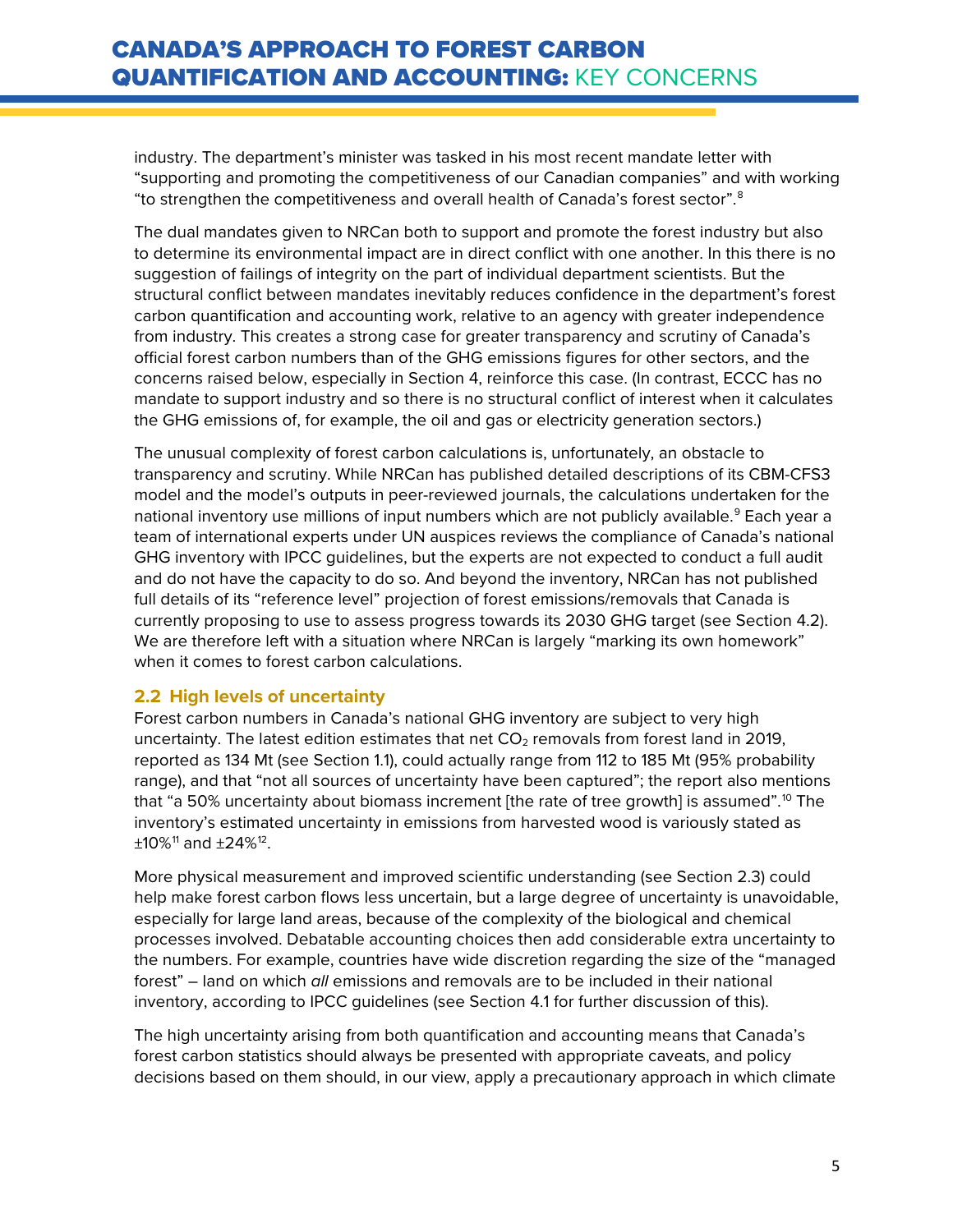impacts are assumed to be higher than the central estimate. For example, Canada's GHG inventory currently portrays the country's forest land area as a net annual carbon source of just 5 Mt CO<sub>2</sub> (134 Mt of removals minus 139 Mt of emissions - see Section [1.1\)](#page-2-1). But if uncertainty means that the 5 Mt is actually, say,  $5 \pm 50$  Mt (the  $\pm 50$  is just an illustration<sup>[13](#page-20-1)</sup>), then policymakers should arguably adopt policies on the precautionary basis that current management of forest land may be resulting in a 55 Mt annual source.

#### <span id="page-5-0"></span>**2.3 Heavy reliance on modelling; too little actual measurement**

As noted earlier, the forest carbon figures in Canada's national GHG inventory rely heavily on NRCan's CBM-CFS3 model, which is used to estimate changes in carbon stocks on forest land. Although the model, developed over many years, is highly detailed, the NRCan modelling team acknowledges that due to problems of insufficient scientific understanding, a lack of data or of spatial representation, the model omits a number of processes that could significantly affect carbon flows.[14](#page-20-2) The team has stated that "large uncertainties and knowledge gaps remain regarding the quantification of fluxes and the factors controlling site-specific and interannual responses to changing environments"; and that there are also omissions related to the treatment of permafrost, mosses, lichens and earthworms, and the effect of wood harvesting on soil carbon.<sup>[15](#page-20-3)</sup> In addition, some forest lands are peatlands and the CBM-CFS3 does not account for peatlands (NRCan has begun work to remedy this). [16](#page-20-4) Peatland soils have an extraordinarily high carbon density, and despite occupying less than a quarter of Canada's boreal zone, contain the majority of its soil carbon stocks.<sup>[17](#page-20-5)</sup>

More on-site physical measurements of Canada's forest carbon flows are needed both to secure the better scientific understanding and data needed to produce more accurate models, as well as to provide independent checks on NRCan's current modelling. Unfortunately, such on-site measurements have been few and far between. For example, Canada's National Forest Inventory (NFI, not to be confused with the national GHG inventory) includes physical measurements of carbon at hundreds of forest sites, but for now each round of measurement takes a decade. [18](#page-20-6) To date, carbon stock changes from two successive instances of the NFI have not been compared with those calculated with the CBM-CFS3.<sup>[19](#page-20-7)</sup> The NRCan modelling team wrote in 2013: "In recent years, the numbers of climate-monitoring stations, permanent sample plots, and flux towers in Canada's boreal forest have all decreased while the need for monitoring data has increased". [20](#page-20-8)

The accuracy of the calculations performed with the CBM-CFS3 depends not only on the details of the model itself but also, crucially, the input numbers fed into it. These include measurements of human activity, notably wood harvest levels supplied<sup>[21](#page-20-9)</sup> by provincial and territorial governments. A recent investigation by Radio-Canada based on testimony from whistle-blowers concluded that wood harvest levels reported by the Québec government are being systematically under-measured.<sup>[22](#page-20-10)</sup> This raises the possibility of similar problems in other provinces, and of significant underestimation of emissions due to logging.

A further omission from both the CBM-CFS3 and most physical measurements of the effect of Canada's forests on the climate is full consideration of GHGs other than  $CO<sub>2</sub>$ , notably methane. Global warming due to methane emissions from human activities since the 19<sup>th</sup> century is estimated to be more than half as much again of the warming due to  $CO<sub>2</sub>$  emissions from human activities in the same timeframe.<sup>[23](#page-20-11)</sup> IPCC guidelines for the forest portion of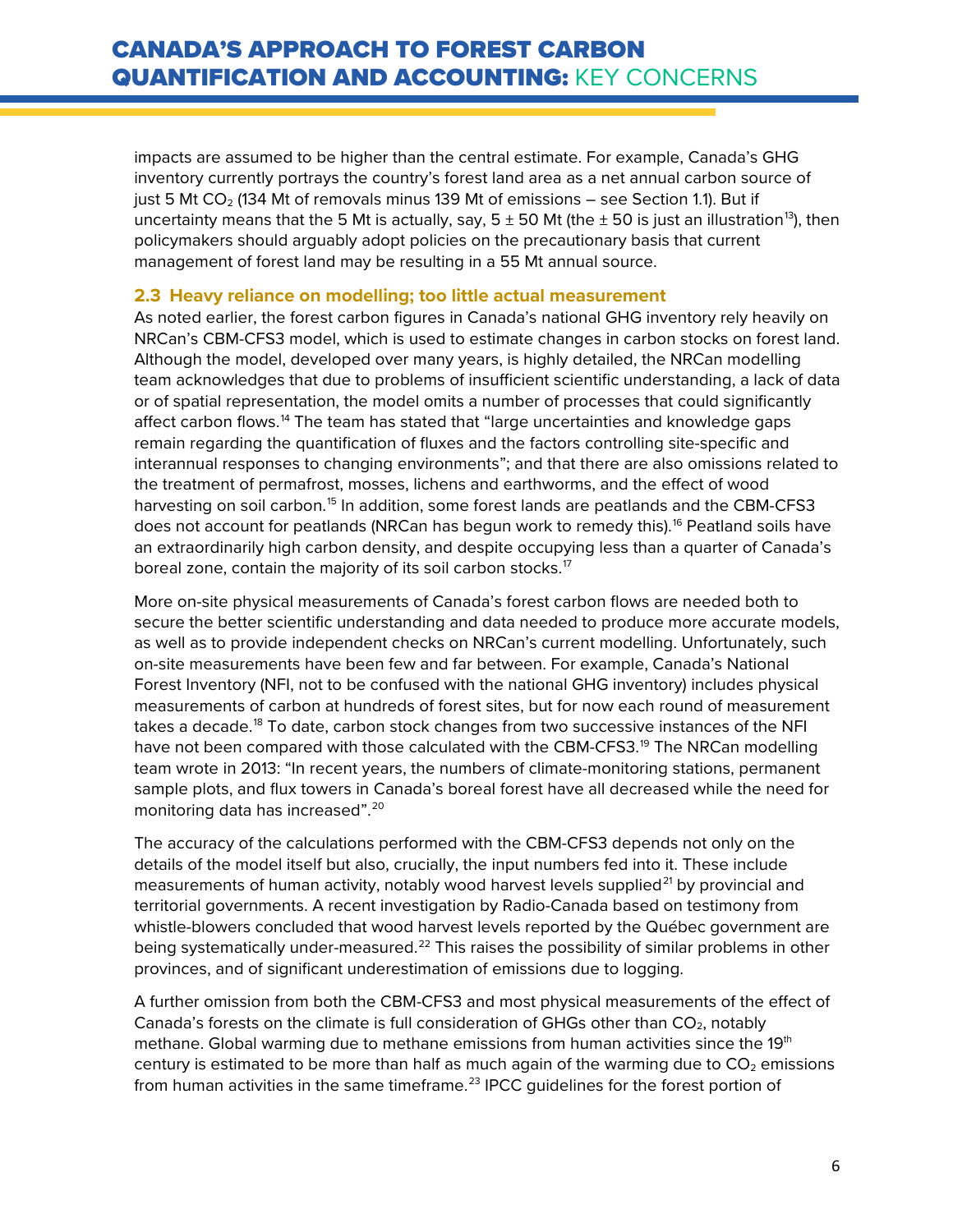national GHG inventories do not consider methane except for the very small amounts emitted by fires.<sup>[24](#page-20-12)</sup> However, recent measurements in Ontario have shown that the climate forcing effect of methane fluxes in managed forests can be greater than that of  $CO_2$ .<sup>[25](#page-20-13)</sup> We will not consider this emerging issue further in this paper but suggest that it could take on considerable importance in the future.

### <span id="page-6-1"></span><span id="page-6-0"></span>3. SPECIFIC QUANTIFICATION CONCERNS

### **3.1 Underestimation of deforestation/degradation**

Forest carbon flows are affected by many industrial activities besides large-scale logging. These include the clearing of forests for agriculture, oil and gas production, mines and settlements, as well as for the creation of logging roads, seismic lines for oil and gas exploration, and electricity transmission corridors. The associated carbon emissions are captured in Canada's GHG inventory if the loss of trees falls under NRCan's definition of deforestation (also called "forest conversion"), which is "permanent forest removal<sup>[\\*](#page-6-2)</sup> wider than 20 m from tree base to tree base and at least 1 ha in area".<sup>[26](#page-20-14)</sup> But many instances of long-term forest cover loss are narrower and/or smaller than this, so are not classified as deforestation. $^{27}$  $^{27}$  $^{27}$ In these cases the associated carbon emissions are not captured in the national inventory.<sup>[28](#page-20-16)</sup>

Logging roads provide a clear example: industrial forestry creates a vast network of such roads as well as roadside surfaces that remain barren while the logged forest regrows ("logging scars"). Canada's latest GHG inventory quantifies only about 2000 ha per year of new forest roads<sup>[29](#page-20-17)</sup> – about 0.3% of the annual wood harvest area.<sup>[30](#page-20-18)</sup> Yet a recent examination by Wildlands League of numerous clear-cut areas in north-western Ontario found that an average of 14% of these areas had been converted to roads and other essentially barren roadside surfaces,<sup>[31](#page-20-19)</sup> the vast majority of which is evidently not being captured in the GHG inventory. Seismic lines for oil and gas exploration are another example: they occupy as much as 1% of forest area in parts of western Canada<sup>[32](#page-20-20)</sup> but are too narrow to be considered deforestation.

If the definition of deforestation excludes such narrow and/or small areas of forest cover loss, then they are instead examples of forest *degradation,* [33](#page-20-21) despite possibly long-term loss of cover. But more important than the label applied is the fact that NRCan's deforestation definition is resulting in these areas not being measured, and their carbon emissions being ignored. This may have been reasonable given the monitoring technology available when the definition was adopted some 15 years ago, $34$  but today's technology is undoubtedly more capable.

What is the likely scale of emissions being omitted from Canada's GHG inventory due to the neglect of narrow and/or small areas of forest cover loss? One way to obtain a rough, conservative estimate is to consider a scenario where 7% of the national wood harvest area becomes barren logging scars (i.e., half of the proportion found in Ontario by Wildlands League), and to make the approximation that emissions per unit area of scar are equal to an estimate derived from the inventory for mean emissions per unit area due to forest conversion

 $\overline{\phantom{a}}$ 

<span id="page-6-2"></span><sup>\*</sup> To avoid any confusion with carbon removals, we refer to this subsequently as "forest cover loss".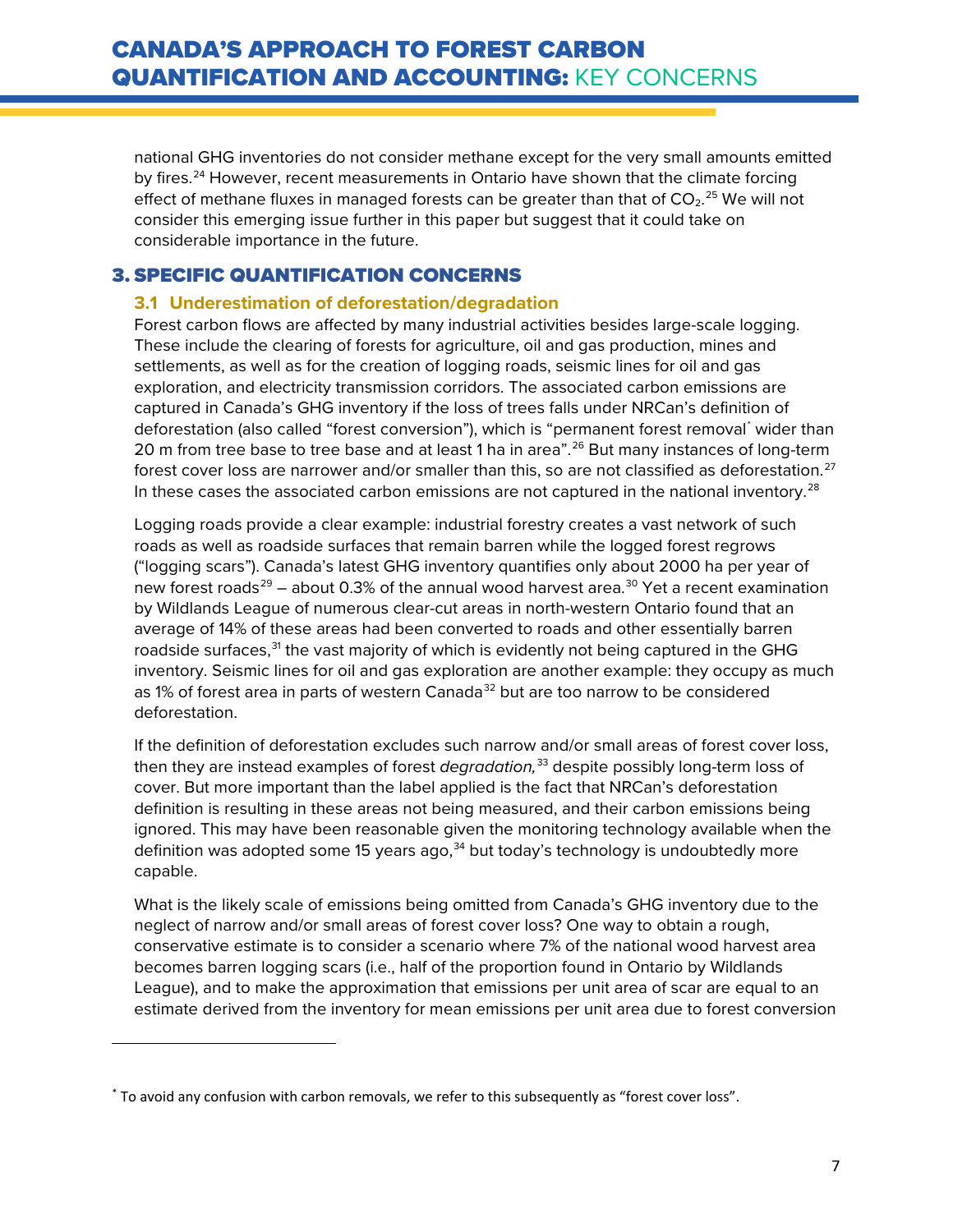to settlements (the inventory classifies those forestry roads that it does capture, as well as other transportation infrastructure, as settlements). Using these assumptions, creation of logging scars Canada-wide would result in annual emissions of 13 Mt  $CO<sub>2</sub>$ .<sup>[35](#page-20-23)</sup> This excludes emissions from the wood harvested from the areas that become scars (those emissions are already captured in the GHG inventory).

#### <span id="page-7-0"></span>**3.2 Risk of underestimating the climate benefit of protecting primary forests**

There is a growing scientific consensus on the importance of expanding the area of "intact and effectively protected land", which includes primary forests (those that have never been industrially logged), both to advance nature conservation as well as to combat climate change. [36](#page-20-24) It is therefore important to be able to quantify the environmental benefits of proposed new protected areas of primary forest, including the effects on carbon flows. The climate benefit of protecting a forest can be calculated as the difference between (i) estimated carbon emissions/removals if that forest is protected, and (ii) estimated carbon emissions/removals if the forest is not protected.<sup>[37](#page-20-25)</sup> Part (i) of this calculation depends on the carbon estimated to be removed from the atmosphere by a protected primary forest. Although older stands, of which there will be more in primary than in secondary forests, typically remove carbon more slowly per unit area than younger ones, a global review of hundreds of plot studies in boreal and temperate regions found that old-growth forests are usually carbon sinks (i.e., with net removals) up to 800 years old, and that "the probability of finding an ensemble of ten old-growth forests that [is] carbon neutral is negligible".<sup>[38,](#page-20-26)[39](#page-21-0)</sup> Consistent with this, direct physical measurements of net carbon removals from multiple sites in Canada's boreal forest showed that all remained sinks at stand ages from 80 to 160 years.<sup>[40](#page-21-1)</sup>

NRCan's forest carbon model (CBM-CFS3) will likely be the tool of choice in the near term to evaluate climate benefits from proposed new protected forest areas in Canada. Whether CBM-CFS3 appropriately captures carbon removals by primary forests will depend especially on the volume-age curves that must be inputted by the user and that specify wood volume as a function of stand age for each species or forest type. [41](#page-21-2) Several boreal studies as well as the Ontario government have assumed – in contradiction to the reviews cited in the previous paragraph – that stand volumes fall significantly at higher ages, $42$  which implies carbon stocks also fall,<sup>[43](#page-21-4)</sup> and removals (carbon sink) switch to emissions (carbon source). NRCan's modelling team has also highlighted "debate about the role of old-growth forests as continuing C [carbon] sinks".<sup>[44](#page-21-5)</sup> If evaluations of the climate benefits of protecting primary forests assume that old forests become carbon sources, then those benefits are likely to be underestimated. There is therefore a need to examine more closely which volume-age curves should be used with NRCan's model, across the full range of ecozones as well as climate and soil conditions.

#### <span id="page-7-1"></span>**3.3 Uncertainty of the climate benefit of long-lived wood products**

As noted in Section [1.1,](#page-2-1) Canada's national GHG inventory estimates that wood harvested from the country's forest land emitted 139 Mt  $CO<sub>2</sub>$  to the atmosphere in 2019 – 19% of Canada's total reported GHG emissions. [45](#page-21-6) Long-lived solid wood products like lumber can withhold their carbon from the atmosphere for decades, and so Canada's inventory defers emissions from these products to future years, on the reasonable basis that the figures should reflect "what the atmosphere sees". In recent years, the inventory has deferred around 25 Mt of  $CO<sub>2</sub>$ emissions each year. More specifically, the inventory estimates that in 2019 the equivalent of 162 Mt  $CO<sub>2</sub>$  were taken out of the country's forest land area in the form of wood; while wood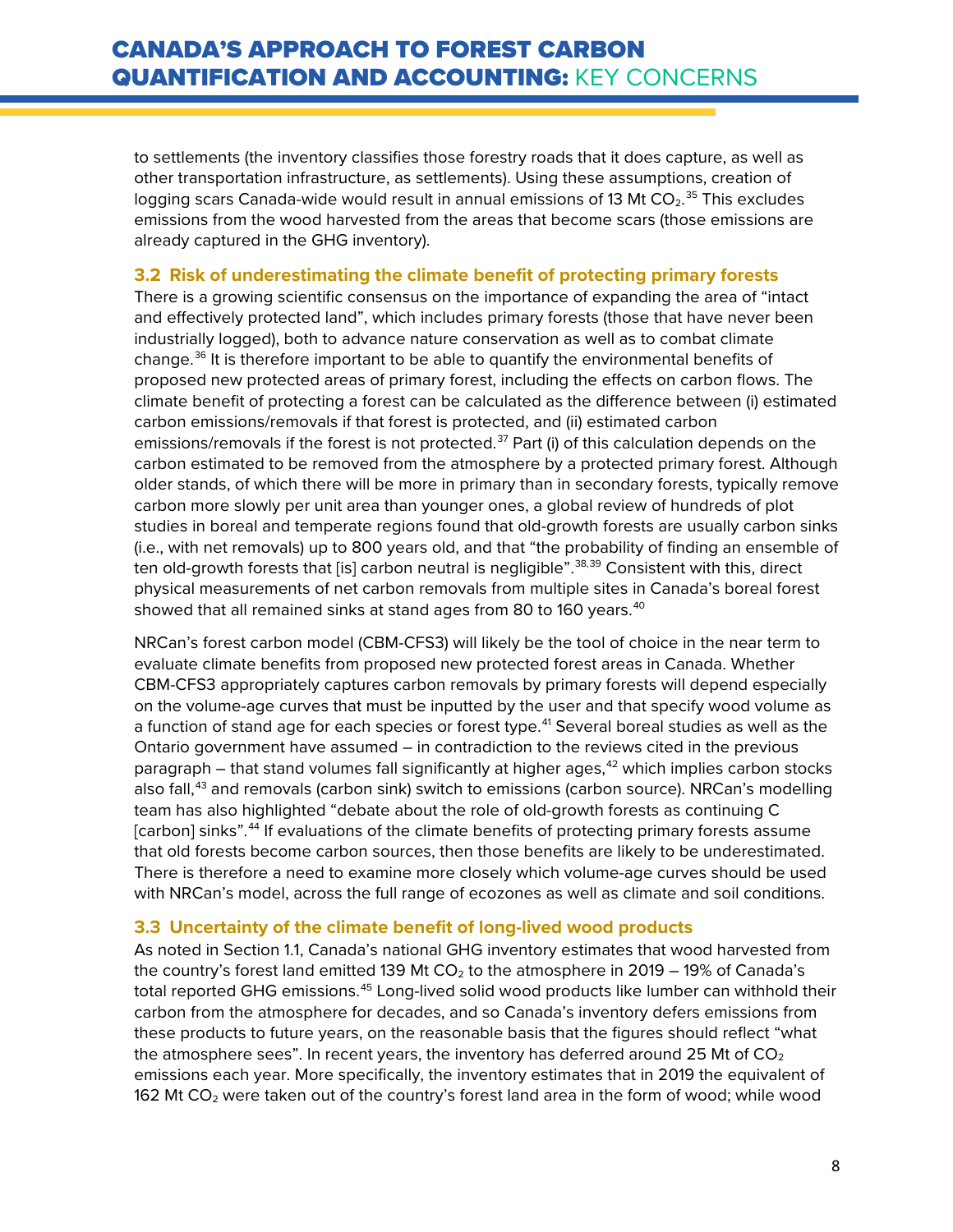harvested and burned that year, as well as wood products produced in earlier years and now disposed of, released a total of 139 Mt  $CO<sub>2</sub>$  to the atmosphere.<sup>[46](#page-21-7)</sup> The c. 25 Mt per year of deferred emissions is therefore a net figure involving wood harvested, used and disposed of over many years. It represents a significant climate benefit.

There are many sources of uncertainty (see Section [2.2\)](#page-4-0) in the inventory's calculation of this benefit, and some of them are large. They include uncertainties in the volume of wood harvested, the proportion of wood that ends up in long-lived uses like construction materials rather than short-lived uses like paper or fuel, the rate at which long-lived solid wood becomes waste, and the rate at which the carbon in waste wood is released to the atmosphere as a result of landfilling or combustion in Canada or the U.S. (where much of Canada's wood is exported). As an illustration of uncertainty, the Ontario government has estimated that 35% of the wood harvested in the province was converted into solid wood products from 1999 to 2010, $^{47}$  $^{47}$  $^{47}$  which the national GHG inventory assumes to have half-lives of 25 to 40 years. $^{48}$  $^{48}$  $^{48}$  This contrasts with a recent finding by Wildlands League that typically under 20% of wood harvested in a conventional Ontario context ends up in long-lived products. [49](#page-21-10)

The true amount of emissions from wood products that are deferred to future years could be significantly lower or significantly higher than the amount that NRCan estimates for the national inventory. For example, if the proportion of long-lived products is being overstated, then the estimated amount of deferred emissions could be too high. But if long-lived products are lasting longer in buildings and/or landfills than currently assumed, the estimated amount of deferred emissions could be too low. There is a need for greater transparency and scrutiny of the harvested wood product calculations, of which relatively few details are given in the GHG inventory report. In the absence of that, we believe that a precautionary approach should be taken (see Section [2.2\)](#page-4-0) in which policies are adopted on the basis that the amount of deferred emissions is lower than the inventory's central estimate.

### <span id="page-8-1"></span><span id="page-8-0"></span>4. SPECIFIC ACCOUNTING CONCERNS

#### **4.1 Overestimation of carbon removals by approximately 80 Mt/year CO2**

Industrial logging at a level close to today's only began in Canada in the 1960s, and before the 1930s the level was very low in relative terms. (Only in the 1960s did the decadal rate of industrial wood production first exceed 50% of today's, and production during 1921–30 is estimated to have been less than one-tenth of the level during 2001–10.<sup>[50](#page-21-11)</sup>) Since a typical rotation period – the time until forest can be logged for a second time – is 80 years, Canada is therefore still largely in the process of converting primary forests into industrially logged forests. During this process the forest land area is adjusting to a significant overall increase in the rate of tree loss, as large-scale logging has been added to the continuing occurrence of wildfires.<sup>[51](#page-21-12)</sup> The increased rate of tree loss will cause a significant reduction in mean stand age, and this must result in a large transfer of carbon to the atmosphere since the now younger forest will contain less carbon than when it was older<sup>[52](#page-21-13)</sup> (and any deferral of emissions through long-lived wood products – see Section [3.3](#page-7-1) – will only be temporary). This reduction in carbon stock during the logging of primary forests implies many decades of net emissions; the stock reduction, equal to the accumulation (sum) of those emissions, can be viewed as a "carbon  $debt".$ <sup>[53](#page-21-14)</sup>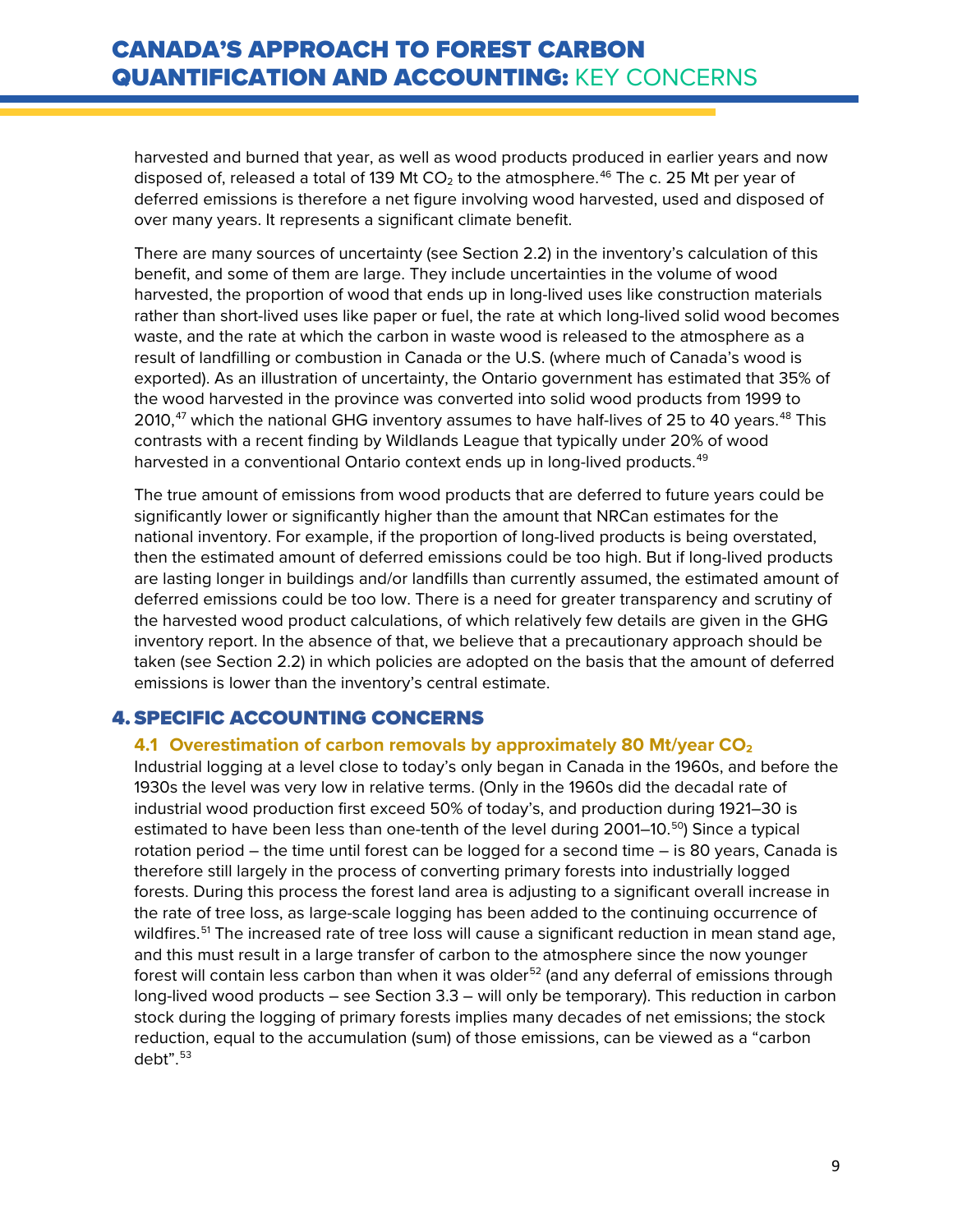This understanding of the impact of logging on carbon stock appears to contradict NRCan's calculations for the national GHG inventory, which portray Canada's entire forest land area as a net annual carbon source of just 5 Mt  $CO<sub>2</sub>$  in 2019 (134 Mt of removals minus 139 Mt of emissions – see Section [1.1\)](#page-2-1). The fact that the 5 Mt incorporates the deferral of c. 25 Mt of annual  $CO<sub>2</sub>$  emissions due to long-lived wood products (see Section [3.3\)](#page-7-1) is only a relatively small consideration. It turns out that there are two much bigger factors explaining the contradiction: NRCan's interpretation of the concept of the "managed forest", and its procedure for removing wildfire emissions from the inventory.

#### *Interpretation of "managed forest"*

National GHG inventories are meant to include only *anthropogenic* emissions and removals of carbon, i.e., those due to human activities, in order to be a guide to human action to protect the climate. Current IPCC guidelines (2006) for national inventories require countries to include forest carbon sources and sinks using the "managed land proxy", whereby a country defines land it considers to be "managed" and then includes in its inventory *all* emissions and removals from that land. Although some of these will be natural, not anthropogenic, there is no scientific consensus on how to separate the two, and so countries agreed to adopt this simplified approach on the basis that (i) the majority of anthropogenic carbon flows occur on managed land, and (ii) the natural emissions/removals that also occur there will sum to zero over time.[54](#page-21-15) However, the IPCC guidelines' definition of "managed land" is quite vague: "land where human interventions and practices have been applied to perform production, ecological or social functions".<sup>[55](#page-21-16)</sup> This leaves countries free to interpret the definition in a wide range of ways. [56](#page-21-17) NRCan has chosen a very large "managed forest" that includes a considerable proportion<sup>[57](#page-21-18)</sup> of primary forest areas that are not likely "managed" according to the normal meaning of the word. Although multiple considerations enter into which areas are included in the managed forest,<sup>[58](#page-21-19)</sup> it appears that its furthest boundaries are mainly determined by provinces' plans for future logging. We explain the effect of NRCan's expansive interpretation of "managed forest" below after considering the second key factor in the national inventory's surprisingly small number for net emissions from forest land.

#### *Wildfire exclusion procedure*

Additionally, NRCan departs from the managed land proxy by excluding from reported emissions/removals all areas of the managed forest significantly affected by "natural disturbances". In 2019, almost one-quarter of the managed forest area was excluded on this basis.[59](#page-21-20) The excluded areas that are most significant in terms of emissions are those affected by stand-replacing wildfires. Such areas are, however, re-inserted into reported emissions/removals once the trees have regrown to "commercial maturity" (after 76 years on average)<sup>[60](#page-21-21)</sup> (see Figure 1(a)). NRCan explains this exclusion and re-insertion of lands by deeming emissions from major wildfires and removals from post-fire regrowth up to commercial maturity not to be anthropogenic, but removals by commercially mature post-fire trees to be anthropogenic, *even though no human activity is involved in the regrowth of these trees either before or after they reach commercial maturity.*

That this wildfire exclusion procedure is problematic is clearest when we consider how it applies to primary forest. In the primary portion of Canada's very large managed forest, NRCan is omitting all the carbon emissions from major wildfires, but retaining all the removals from the growth of older trees. As a result, the primary forest area of the managed forest will always be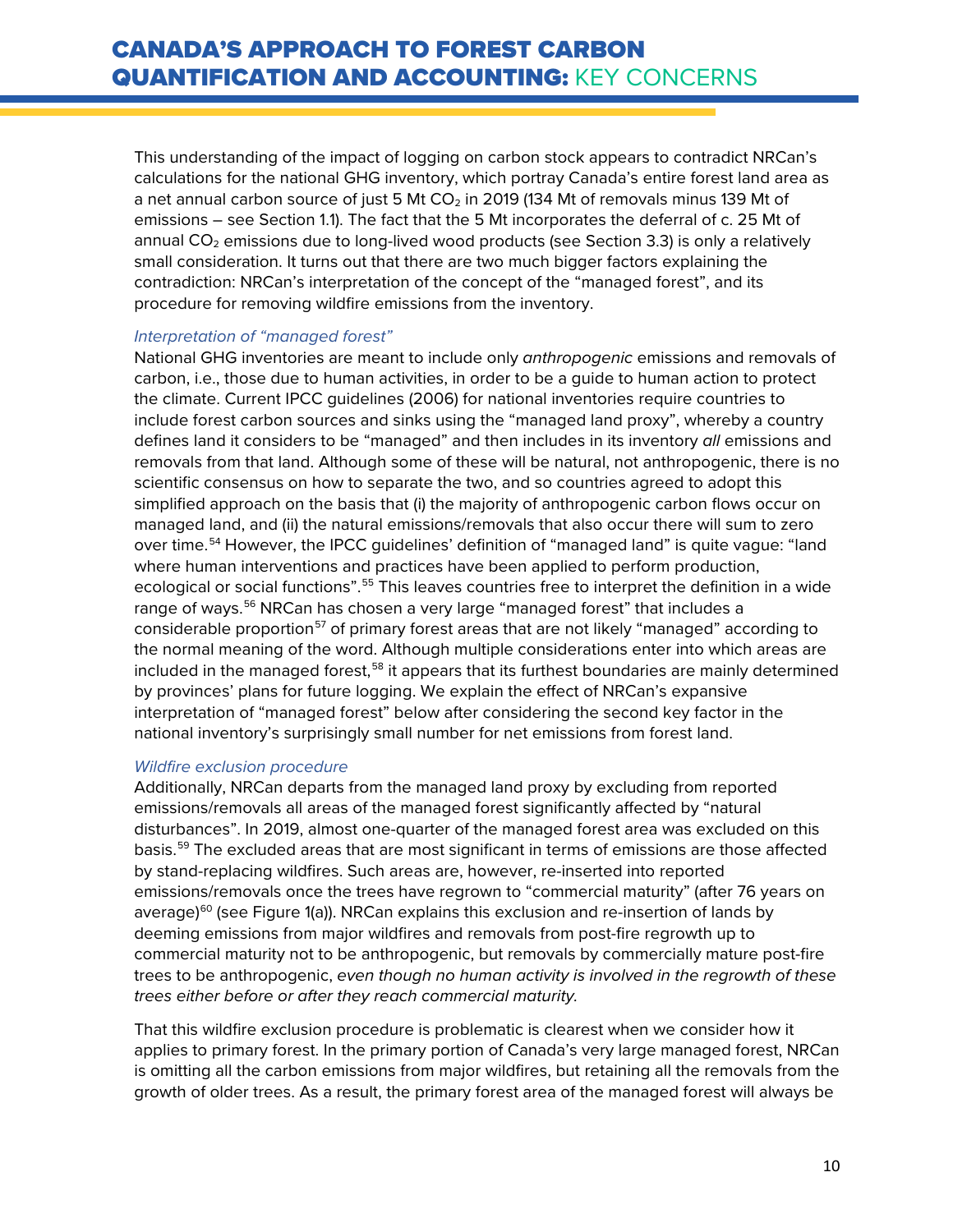calculated to be a large carbon sink. But this does not reflect reality: in an idealized primary forest where the fire rate is stable over time (and emissions from disturbances other than fire are not significant), a steady state is reached where emissions from fires are equal and opposite to removals from growing trees:<sup>[61](#page-21-22)</sup> the total carbon stock becomes constant and the forest is neither source not sink. Yet NRCan's methodology would, again, find such a forest to be a large sink (Figure 1(b)). The mismatch between a zero real sink but a large calculated sink reveals a major bias in the methodology.

NRCan's wildfire exclusion procedure has been motivated by large year-to-year fluctuations in emissions from wildfires (and insect outbreaks) that mask the underlying trend in emissions/removals due to human activities.<sup>[62](#page-21-23)</sup> Annual wildfire emissions have exceeded 200 Mt CO<sub>2</sub> in some recent years but been less than 100 Mt CO<sub>2</sub> in others.<sup>[63](#page-21-24)</sup> But excluding *all* major wildfires from Canada's GHG inventory is clearly a major over-compensation for this problem.<sup>[64](#page-21-25)</sup> The size of the resulting bias is then amplified by the size of the managed forest, because the larger the managed forest, the larger the removals by commercially mature postfire trees that are deemed to be anthropogenic and included in reported emissions/removals. Most of these removals will be occurring in the primary forest portion of the managed forest, close to its furthest boundaries. This is where NRCan's expansive interpretation of "managed forest" becomes a key factor in the national inventory's surprisingly small number for net emissions from forest land.<sup>[65](#page-21-26)</sup>

#### *The extent of the bias*

Using the example above of how NRCan's methodology applies to an idealized primary forest, if emissions from wildfires are excluded from reported emissions/removals, then *all* removals from post-fire regrowth on the same areas of land must also be excluded in order to eliminate the bias from the methodology. Only then would the forest be realistically portrayed as neither source nor sink. The size of the bias is therefore given by the size of removals by commercially mature post-fire trees that NRCan includes in reported emissions/removals. NRCan has stated that these removals were a 102 Mt  $CO<sub>2</sub>e$  sink in Canada's GHG inventory for 2016.<sup>[66](#page-21-0)</sup> The most recent national inventory report does not give an update to this number but includes a graphic showing that its mean value during 2005–19 was around 95 Mt  $CO<sub>2</sub>$  (see Figure 1(a)), that it is falling gradually, and that its value in 2019 was a little over 80 Mt.<sup>[67](#page-21-27)</sup> This means that the inventory's 134 Mt  $CO<sub>2</sub>$  of annual carbon removals from Canada's forest land in 2019 is overestimated by around 80 Mt. Accordingly, rather than being a net annual carbon source of just 5 Mt  $CO<sub>2</sub>$  in 2019, as the inventory claims, Canada's forest land area in that year should instead be considered to be a net annual source of around 85 Mt  $CO<sub>2</sub>$ .

While estimation of the net carbon flow associated with Canada's forest land is a scientific task, we view NRCan's two key choices that lead to the c. 80 Mt/year overestimation of removals in the national GHG inventory as subjective ones that go well beyond scientific estimation. Accordingly we consider them to be accounting choices that ultimately involve policy or political judgement. The choice of a very large managed forest is a subjective interpretation of a vague definition. This interpretation in turn amplifies a bias that results from a further subjective choice to deem removals by post-fire trees starting at a specific age (76 years on average) based on an economic criterion (commercial maturity) to be anthropogenic. Although NRCan describes these choices in a scientific context, they are not simply scientific choices.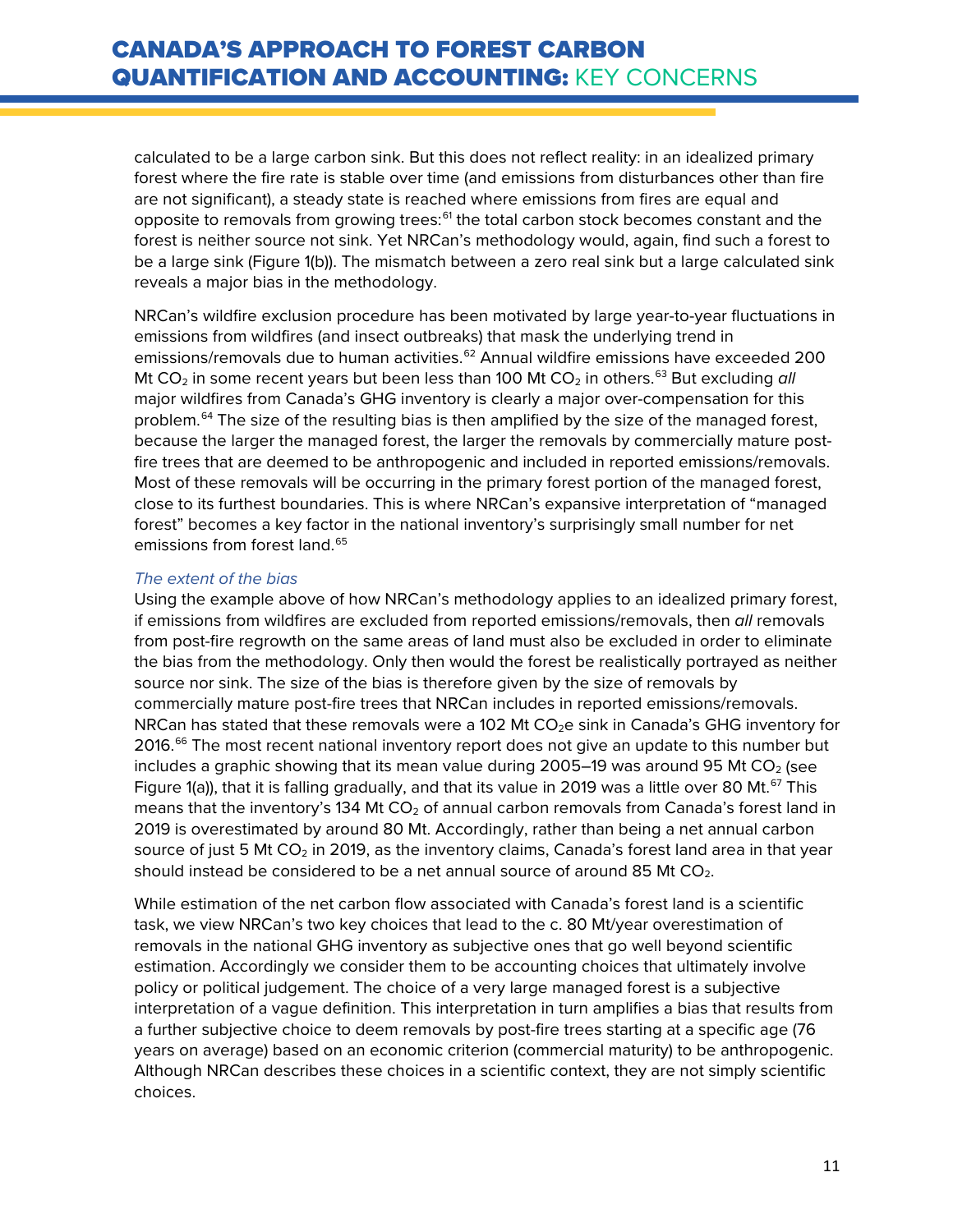It should also be noted that while the GHG inventory report does additionally present total net emissions from the managed forest that include those from all wildfires as well as all postwildfire removals, the figures that Canada reports to the UN as well as the "headline" numbers in the report – those included in total national emissions, in summary tables and the associated descriptive text – all incorporate the c. 80 Mt/year overestimation of removals. The figures for total net emissions from the managed forest do not make their first appearance until page 149.

#### *Additional considerations*

New IPCC guidelines (2019) for national GHG inventories (officially, the "2019 Refinement to the 2006 IPCC Guidelines") continue to require countries to use the managed land proxy, which Canada is not doing as it excludes selected areas of the managed forest from reported emissions/removals. However, the guidelines do now provide for how inventories can disaggregate emissions/removals attributed to natural disturbances.<sup>[68](#page-21-1)</sup> The 2019 guidelines are not yet formally in force, but they are expected to be adopted by international climate negotiators for purposes of assessing countries' progress towards their Paris Agreement GHG targets for 2030. The new guidelines state that "when emissions from natural disturbances are disaggregated, it is good practice that subsequent removals are also disaggregated until the balance [between emissions and removals] has been reached". In other words, if lands with wildfire emissions are excluded from the inventory's calculation of anthropogenic emissions/removals, those lands should only be re-inserted into the calculation when the wildfire emissions have been fully balanced by removals from subsequent tree regrowth.

Three lines of reasoning indicate, however, that NRCan's wildfire exclusion procedure, as implemented in Canada's GHG inventory, will result in removals from post-fire regrowth up to commercial maturity – excluded from the inventory – falling short of balancing the emissions from fires that are excluded from the inventory. We conclude that the procedure therefore fails to comply with good practice for disaggregation of natural disturbances as set out in the 2019 IPCC guidelines:

- As explained above, in an idealized primary forest with a stable long-term fire rate (and where emissions from disturbances other than fire are not significant), emissions from fires are equal and opposite to removals from growing trees. Therefore, if emissions from wildfires are excluded, then to achieve balance between excluded emissions and excluded subsequent removals, *all* removals from post-fire regrowth must be excluded as well. There is no age threshold, such as the average of 76 years used for Canada's inventory, at which removals from post-fire regrowth can be re-inserted. Although this is a limiting case, there will be no abrupt mathematical discontinuity between the limiting case and cases that include increasing amounts of logging.
- Canada's latest inventory report indicates that during 2005–19, mean annual emissions from major wildfires (excluded from the inventory) were around 130 Mt  $CO<sub>2</sub>$ , but mean annual removals from post-fire regrowth up to commercial maturity (also excluded) were only around 40 Mt  $CO<sub>2</sub>$  (see Figure 1(a)). The discrepancy is presumably exacerbated by today's fire rate being higher than the mean rate over the past several decades: smaller areas burned in the past, so today's removals from regrowth on those areas up to commercial maturity fall even further short of the emissions from fires on larger areas today, relative to a scenario in which the fire rate had remained more constant.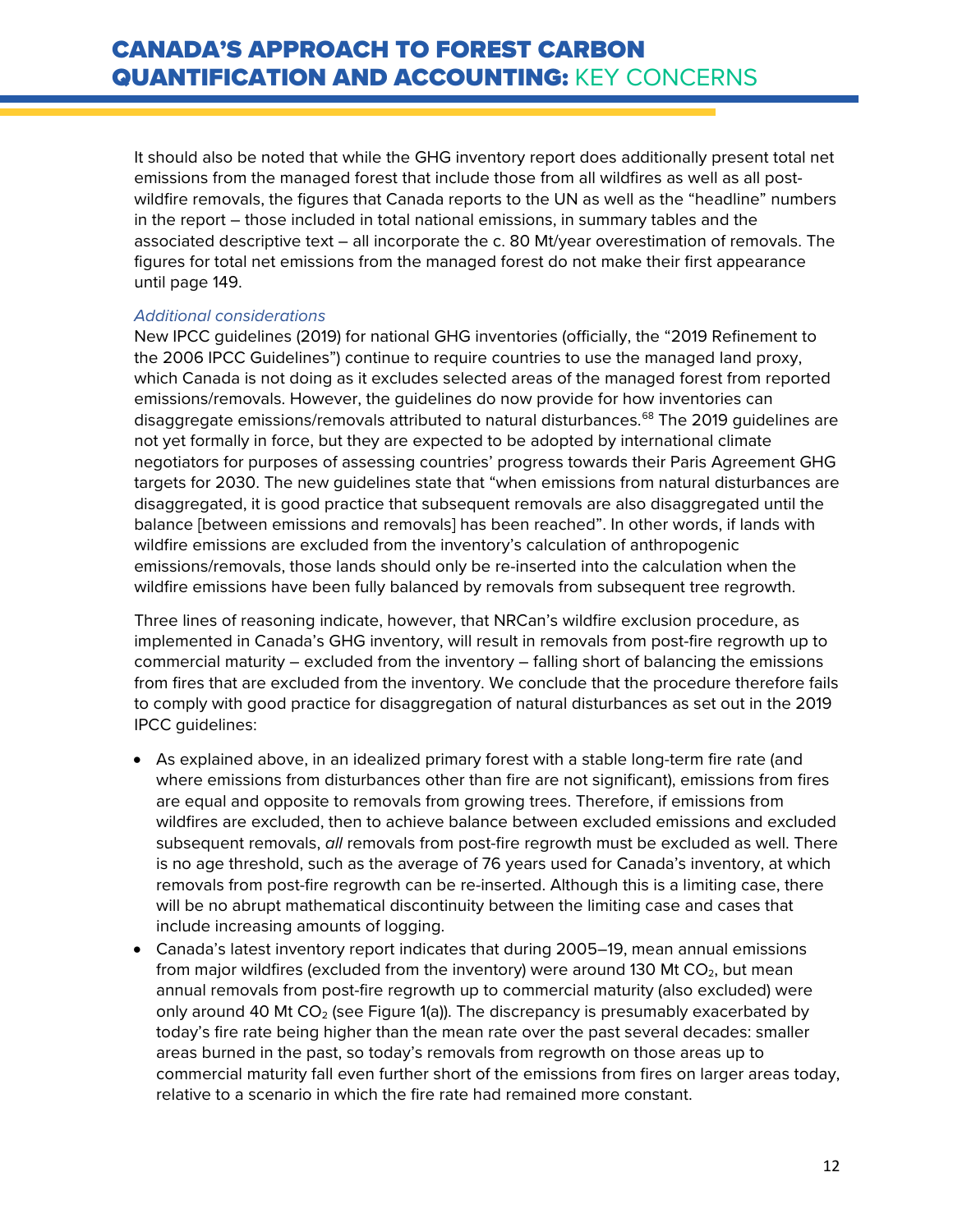• NRCan defends its procedure by noting that areas that burned and were excluded from the inventory during 1990–2016 had an average age that was five years less than the average age at which they are due to be re-inserted into the inventory in several decades' time.<sup>[69](#page-21-28)</sup> It states that this "gives a degree of assurance that, on average, most stands will be reasonably close to the predisturbance condition when they meet the age thresholds for [re-insertion into the inventory]."[70](#page-21-2) However, this is far from ensuring balance between excluded emissions and excluded subsequent removals. First, many stands that burn with a mean age of, say, 75 years will burn again before they reach the age threshold (say, 80 years) to be re-inserted into the inventory. The stands that burn for a second time will not have grown for long enough to balance the emissions that occurred when they first burned. Second, when considering the appropriateness of re-inserting 80-year-old stands during 1990–2016, it is not the average fire age from 1990–2016 that matters but rather the average fire age 80 years earlier. NRCan states that fire ages from decades ago are not known, $<sup>71</sup>$  $<sup>71</sup>$  $<sup>71</sup>$  but they could be estimated by modelling the past age distribution of the forest.</sup>

A final consideration regarding emissions from wildfires is that today's rising trend in the fire rate is widely understood to be a consequence of human-caused climate change. This means that some fraction of wildfire emissions are "indirect" anthropogenic emissions. National GHG inventories are inconsistent in the extent to which they include indirect anthropogenic emissions/removals in the forest sector.<sup>[72](#page-21-3)</sup> A desire to exclude indirect emissions/removals could motivate excluding a portion of wildfire emissions, but it would be necessary at the same time to ensure all other significant indirect forest emissions/removals were excluded.

### <span id="page-12-0"></span>**4.2 Altered accounting that produces 19 Mt of "free" reductions in annual emissions**

Canada's current Paris Agreement target is to reduce its anthropogenic GHG emissions by 40–45% between 2005 and 2030. Excluding land-use, land-use change and forestry, emissions need to be reduced from [73](#page-21-30)9 Mt  $CO<sub>2</sub>e$  in 2005<sup>73</sup> to at most 443 Mt in 2030, a gap of 296 Mt.<sup>[74](#page-21-4)</sup> This is the standard "net-net" approach to setting and meeting national GHG targets: the national inventory emissions level in the target year (2030) is compared to the inventory level in the base year (2005). Including forest land in Canada's target using net-net accounting would contribute to making the 296 Mt gap smaller by a projected 6 Mt, without implementing any new policies affecting forests. This is because, under NRCan's inventory methodology (see Section [4.1\)](#page-8-1), the managed forest was a net 10 Mt  $CO<sub>2</sub>e$  sink in 2005<sup>[75](#page-21-5)</sup> but is projected, without new policies, to be a net 16 Mt  $CO<sub>2</sub>e$  sink in 2030<sup>[76](#page-21-8)</sup>. The Government of Canada has stated, however, that it does not intend to use the net-net approach for the managed forest. Instead, it intends to use "reference level" accounting that ignores the 2005 inventory level. The reference level is a counter-factual projection of what forest emissions would be in 2030 if logging continued until then at a historical rate (the mean for 1990 to 2016). The government then plans to take the difference between reference level emissions and actual (national inventory) emissions in 2030 as an "accounting contribution" towards closing the 296 Mt gap. $^{77}$  $^{77}$  $^{77}$  Given that the logging rate in 2030 is expected to be less than the historical rate, the government currently projects the actual managed forest emissions in 2030 of -16 Mt CO<sub>2</sub>e (see above) to be 25 Mt below the reference level emissions of +9 Mt (again without any new policies), so that the reference level approach will generate an accounting contribution of 25 Mt<sup>[78](#page-21-10)</sup> (see Figure 2).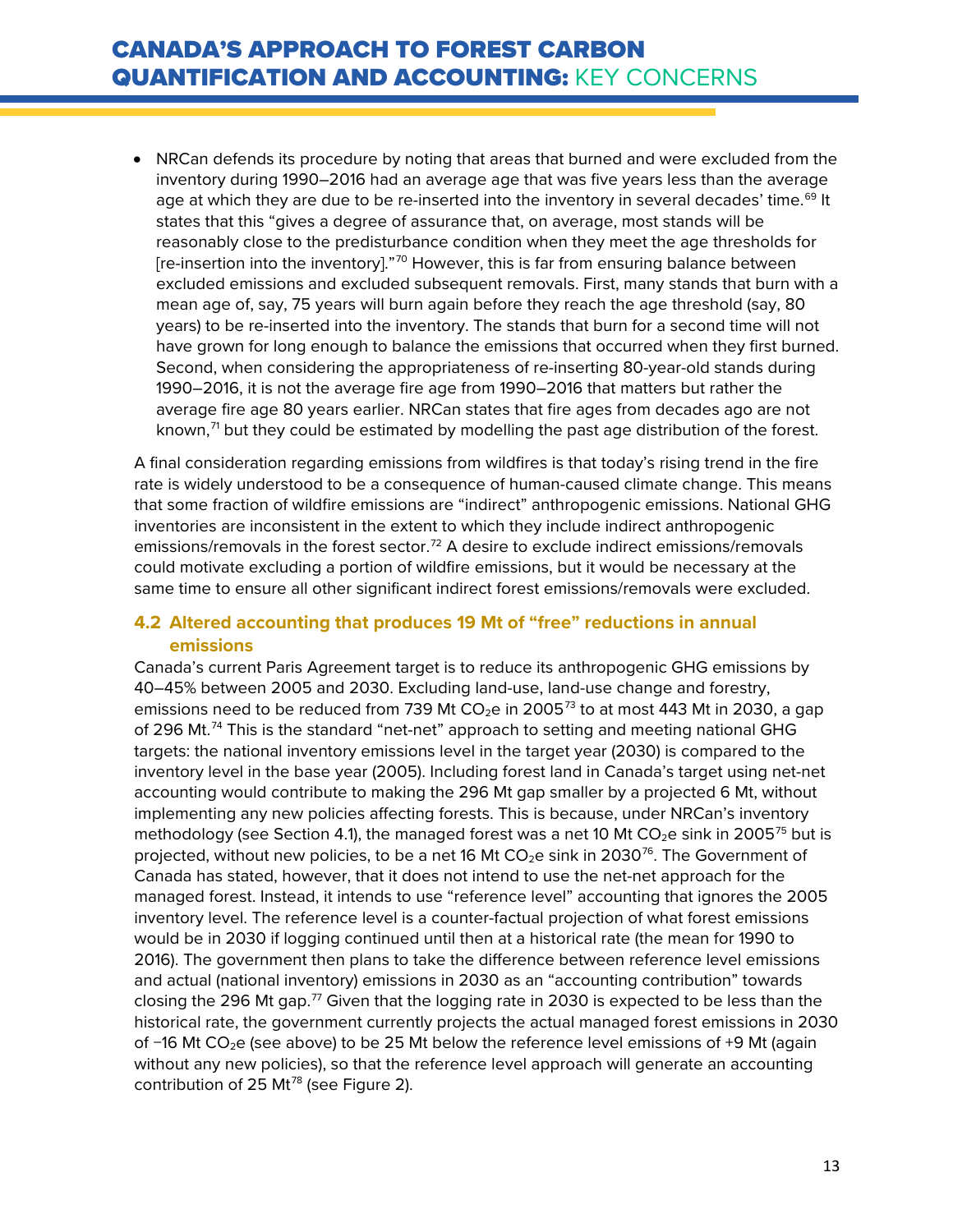This means that by choosing reference level accounting for forest carbon over net-net accounting, Canada is awarding itself a projected 19 Mt  $CO<sub>2</sub>$ e benefit (25 Mt minus 6 Mt) towards meeting its 2030 GHG target – without any change in policies affecting forests.

The key argument for the reference level approach is that forest carbon emissions/removals associated with a given level of human activity today, notably logging, depend not just on that level but also on the levels of logging and natural disturbances in past decades.<sup>[79](#page-21-32)</sup> This contrasts with, e.g., production of electricity from coal, where emissions today have a fixed relationship to the level of activity today. If a specific constant level of logging starts in a forest in, say, 1990 or in 2005 (the exact date does not matter), then if that results in a higher rate of tree loss than in previous decades ("case A"), there will be net emissions (declining over several decades) as the forest adjusts towards a new steady state through a reduction in the mean stand age, which means an ongoing transfer of carbon to the atmosphere. If instead the same constant level of logging starts in 1990 or 2005 in a forest where that results in a lower rate of tree loss than in previous decades, most likely because the forest was even more intensively logged in the past ("case B"), then there will be net removals (declining over decades) as the forest adjusts through an increase in the mean stand age and ongoing transfer of carbon from the atmosphere to the forest. In case A, emissions will fall during 2005–30 and the forest will contribute – even with a constant logging rate – towards the country's target to reduce emissions by some percentage over that period. In case B, with the same current level of logging as case A, removals will fall during 2005–30 and so the forest will increase the difficulty of meeting the country's target. The reference level approach can eliminate this distinction between cases A and B.<sup>[80](#page-21-12)</sup>

There are, on the other hand, multiple arguments against reference level accounting and in favour of net-net accounting for forest carbon:

- Canada has a weak case for being concerned about being "penalized" by net-net accounting given that the latter is projected to result in the managed forest contributing towards meeting its Paris Agreement GHG target, even without new policies affecting forests (see above).
- Net-net accounting creates consistent incentives to reduce GHG sources and enhance GHG sinks, e.g., by reducing logging rates and protecting forests, just as reference level accounting does.<sup>[81](#page-21-33)</sup>
- Net-net accounting reflects "what the atmosphere sees" while reference level accounting does not.
- Reference level accounting for forest carbon contradicts the stated aim of Canada's GHG target and creates an "honesty problem". If, for example, a minister declares that Canada's target is to reduce emissions by 40–45% during 2005–30, that is not actually true because forest emissions are being treated differently.
- It is reasonable for countries to be accountable for *all* their anthropogenic emissions/removals, even if they result in part from choices made in past decades. If a country has a declining net forest sink today because of exceptionally intensive logging in the past ("case B"), it should, arguably, be held to account for the consequences.
- Other sectors have large legacy effects from pre-2005 choices but this is not used as a reason to abandon net-net accounting using a 2005 base year. For example, Canada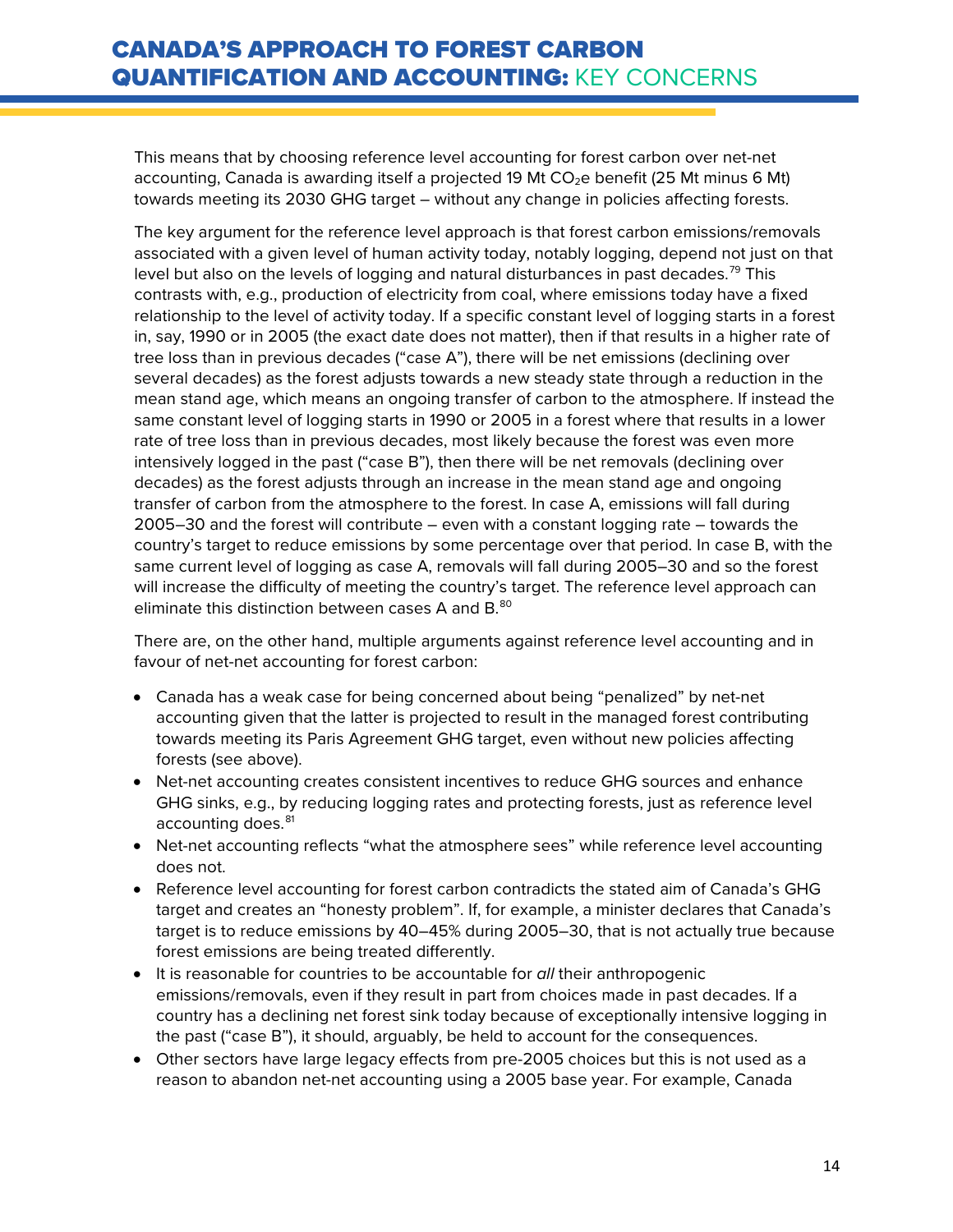increased power generation from zero-emitting sources by 58% between 1980 and 2005, $^{\mathrm{82}}$  $^{\mathrm{82}}$  $^{\mathrm{82}}$ making emissions from that sector in 2005 significantly lower than if that increase had relied on fossil fuels, and reducing the scope for emission reductions during 2005–30.

- Under the Paris Agreement, concerns about legacy effects in net-net accounting are moot as countries are choosing their own GHG targets, and can set them at a level that takes account of such concerns. Reference level accounting is itself a legacy of international negotiations a decade ago on the second commitment period of the Kyoto Protocol. The Paris Agreement is a quite different context where countries are free to choose their own accounting approaches.<sup>[83](#page-21-35)</sup>
- In its most recent biennial report to the UN climate secretariat (submitted shortly before the end of the Obama administration), the U.S., Canada's closest partner, stated its intention to use standard net-net accounting for forest carbon.<sup>[84](#page-21-14)</sup>
- Reference level accounting introduces unnecessary complexity and reduces transparency. The reference level emissions/removal scenario is more difficult to understand and scrutinize than a simple base-year inventory figure, as it will typically be a projection obtained from a complex model incorporating multiple economic parameters. Countries using reference level accounting have a perverse incentive to inflate reference level emissions (e.g., through their choice of historical logging rates that enter into the scenario) as a way to artificially reduce the difficulty of meeting their targets.

Overall, the Government of Canada's current choice of reference level accounting gives the impression that it is picking and choosing accounting approaches for forest carbon depending on what gives the most favourable result. For its national GHG inventory, Canada chooses a very large managed forest and then excludes areas affected by major wildfires, which greatly exaggerates the forest's carbon removals (see Sec [4.1\)](#page-8-1). But when using the 2005 inventory as the comparison point for meeting its GHG target would give only a modest benefit, Canada replaces the inventory by a different comparison point that gives a much bigger benefit. An observer could be forgiven for concluding that the government has adopted the reference level approach simply to gain 19 Mt of "free" reductions in annual emissions.

#### <span id="page-14-0"></span>**4.3 An inappropriate incentive for logging and wood-burning**

Although, as discussed above, NRCan undertakes a highly complex quantification of the carbon emissions/removals associated with industrial forestry for Canada's national GHG inventory, those emissions/removals are currently exempted from Canada's carbon pricing laws. Pulp and paper facilities must pay a carbon price under the federal Output-Based Pricing System (OBPS) for their use of fossil fuels, but the current OBPS regulations deem emissions from burning wood and other biomass – common in forest industry facilities – to be zero. $85$ The regulations likewise deem emissions from combustion of wood in other large industrial or electricity generation facilities to be zero, which means there is no carbon price to be paid. In addition, the current OBPS completely overlooks emissions/removals on forest land,<sup>[86](#page-21-16)</sup> as well as emissions from paper and solid wood products when they are disposed of. The OBPS strongly influences provincial carbon pricing systems because the federal government requires that they be of comparable stringency.<sup>[87](#page-21-20)</sup>

We view this as a carbon accounting issue, as it is a decision to exclude an entire category of anthropogenic emissions/removals from accountability, in this case in the domestic policy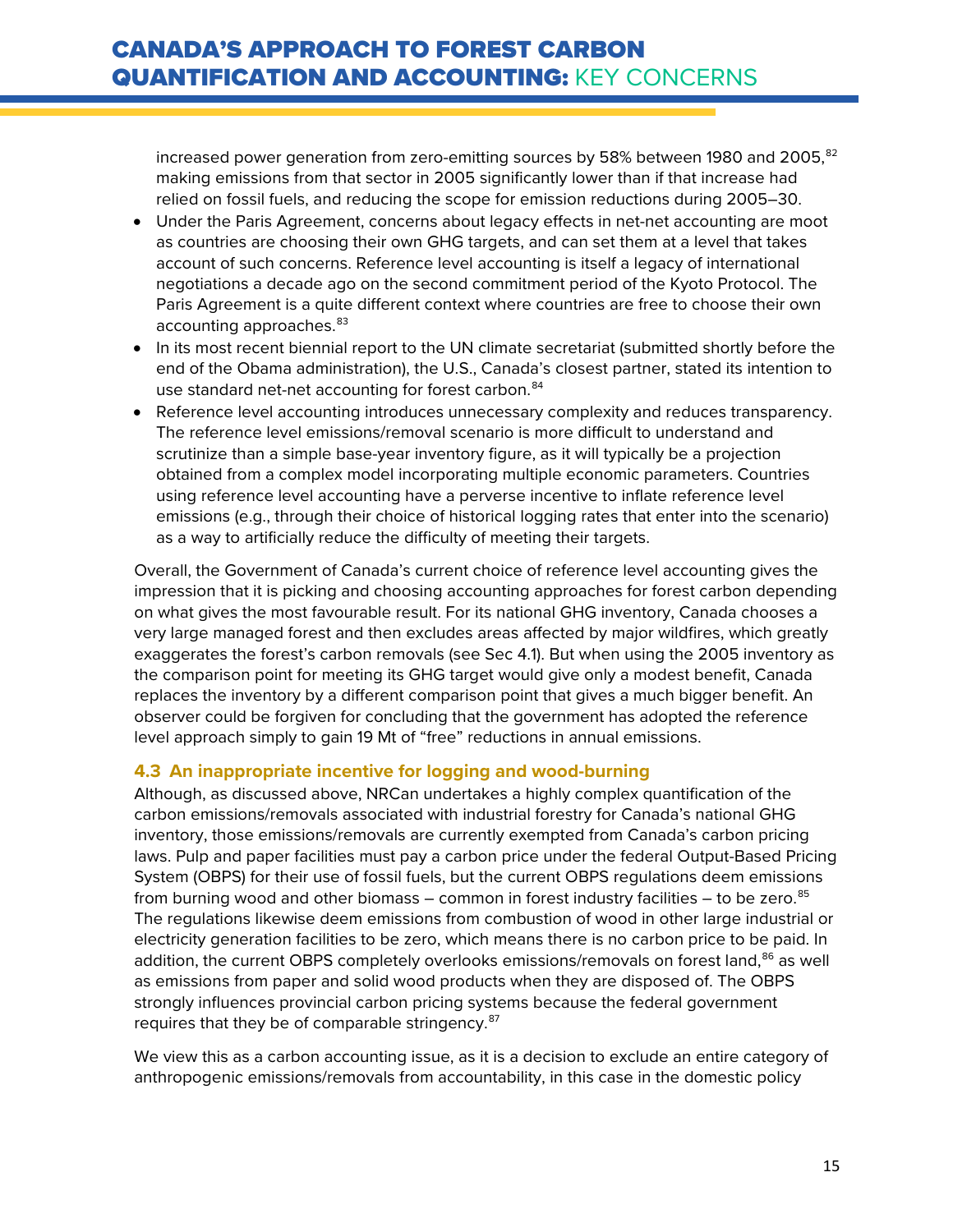context. The decision is based on the notion that carbon emissions from biomass use, especially as fuel, are exactly balanced by carbon removals from biomass production (growing plants), and so both can be ignored. Accordingly, energy from wood is routinely described as "renewable" energy. But as we have seen earlier in this paper, emissions and removals do not balance in Canada's forestry sector: as laid out in Section [4.1,](#page-8-1) Canada's forest land area and the associated wood products should be considered to be a net source of many tens of Mt  $CO<sub>2</sub>$  per year. This means that there will be forestry companies that are routinely harvesting wood resulting in carbon emissions significantly outweighing the genuinely anthropogenic carbon removals by the forests that the companies manage.

Exemption of such a large net emissions source is a major distortion to the emissionsreduction incentive created by the carbon price. It means that most of the climate harm associated with the forestry industry and its products is not being reflected in economic decisions. The sector is receiving an effective subsidy, equal to the carbon price payments from which it is exempted, that will act as an incentive for more logging and more woodburning than would otherwise be the case. The exemption is, moreover, at odds with Environment and Climate Change Canada's stated "intent [that the OBPS] remain aligned with the treatment of biomass under Canada's National Greenhouse Gas Inventory"<sup>88</sup>, because the inventory explicitly quantifies forest carbon emission/removals rather than assuming them to be zero. Companies could be required to undertake the same explicit quantification using methods already developed over many years at the national level.

The exemption of wood burning is of particular concern as it accounts for a considerable fraction of emissions from wood products (and, unlike with long-lived products, there is no deferral of the emissions to future years). Of the 143 Mt  $CO<sub>2</sub>$  that the national GHG inventory estimates were emitted in 2019 by wood harvested from the forest land area (including forest conversion), $89$  more than 59 Mt were due to burning wood for energy $89$  – more than the total Canadian emissions from burning coal (47 Mt).<sup>[91](#page-21-37)</sup> Companies had to pay a carbon price for the emissions from coal, but not for their emissions from wood. This encourages the substitution of coal (and other fossil fuels) by wood, notably for electricity generation, despite the fact that such substitution can result in increased emissions for many decades.<sup>[92](#page-21-26)</sup> In any case the incentives affecting such substitution will be distorted if the associated emissions and removals are not all properly quantified and subject to the same carbon price.

#### <span id="page-15-0"></span>ACKNOWLEDGEMENTS

The author would like to thank all those who have given their time over the past months to discussing the topics covered by this paper and reviewing earlier drafts, especially Michael Polanyi and Graham Saul of Nature Canada, Jennifer Skene and Anthony Swift of NRDC, multiple colleagues from other environmental organizations, and officials of ECCC and NRCan. The author is particularly grateful to Professors Jay Malcolm and Sean Thomas of the University of Toronto who generously provided extensive comments on an earlier draft.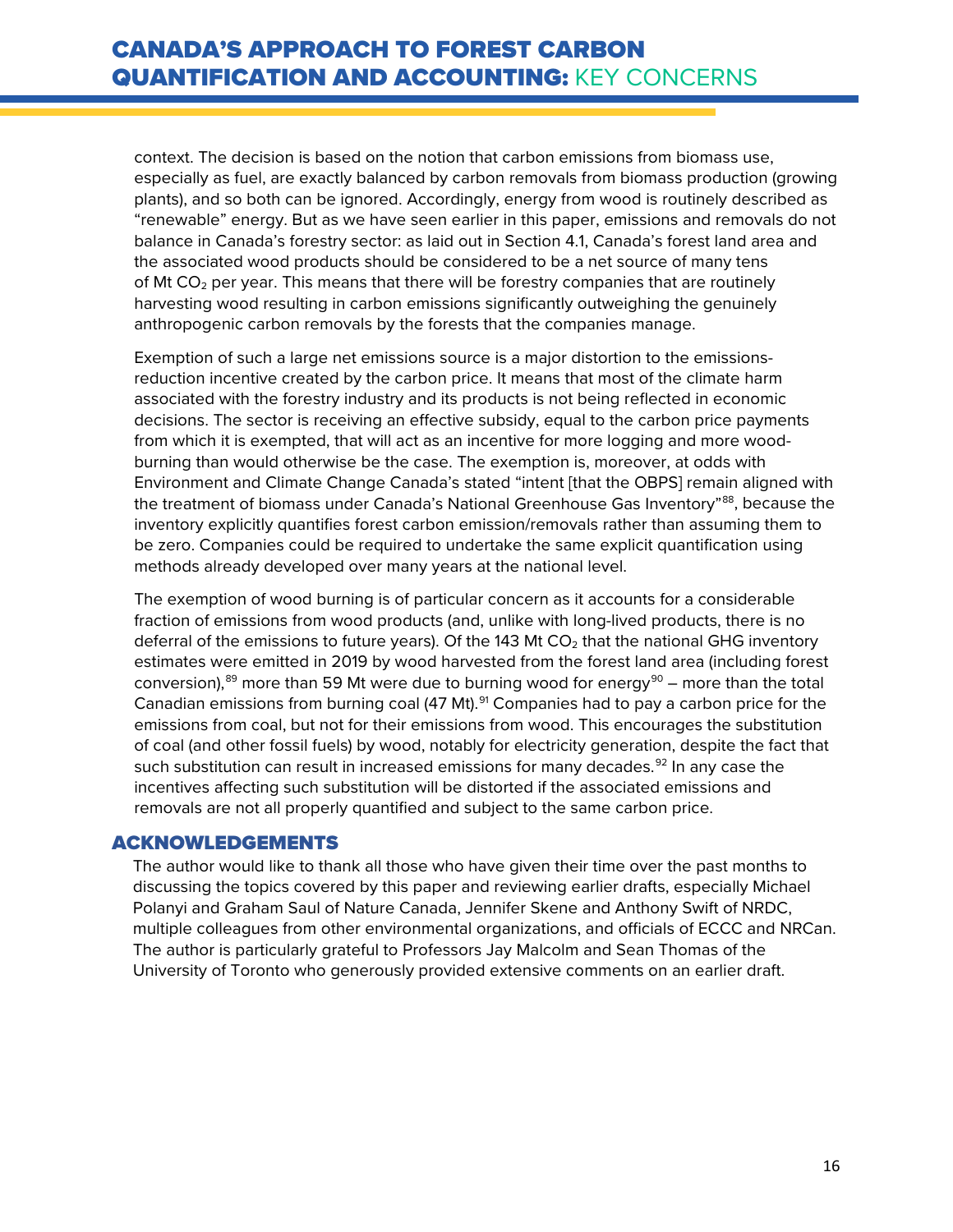



<span id="page-16-0"></span>**Figure 1.** Panel (a) shows components of forest carbon flows in Canada's GHG inventory averaged over the last 15 years.<sup>[93](#page-21-38)</sup> The left-hand column shows major wildfires, insect outbreaks and subsequent regrowth; the middle column shows logging – displayed as total carbon taken out of the forest, minus the net portion withheld from the atmosphere by long-lived products – and subsequent regrowth; the right-hand column shows the sum of the other two. Components that Canada reports to the UN and includes in the inventory's "headline" numbers have solid shading; components not reported have diagonal shading. Net reported emissions are very close to zero, portraying the managed forest as almost carbon neutral. Panel (b) shows how the same approach would treat an idealized primary forest (in which emissions from disturbances other than fire are not significant) that has reached a steady state. The forest is neither source not sink, but NRCan's methodology would portray it as a large sink.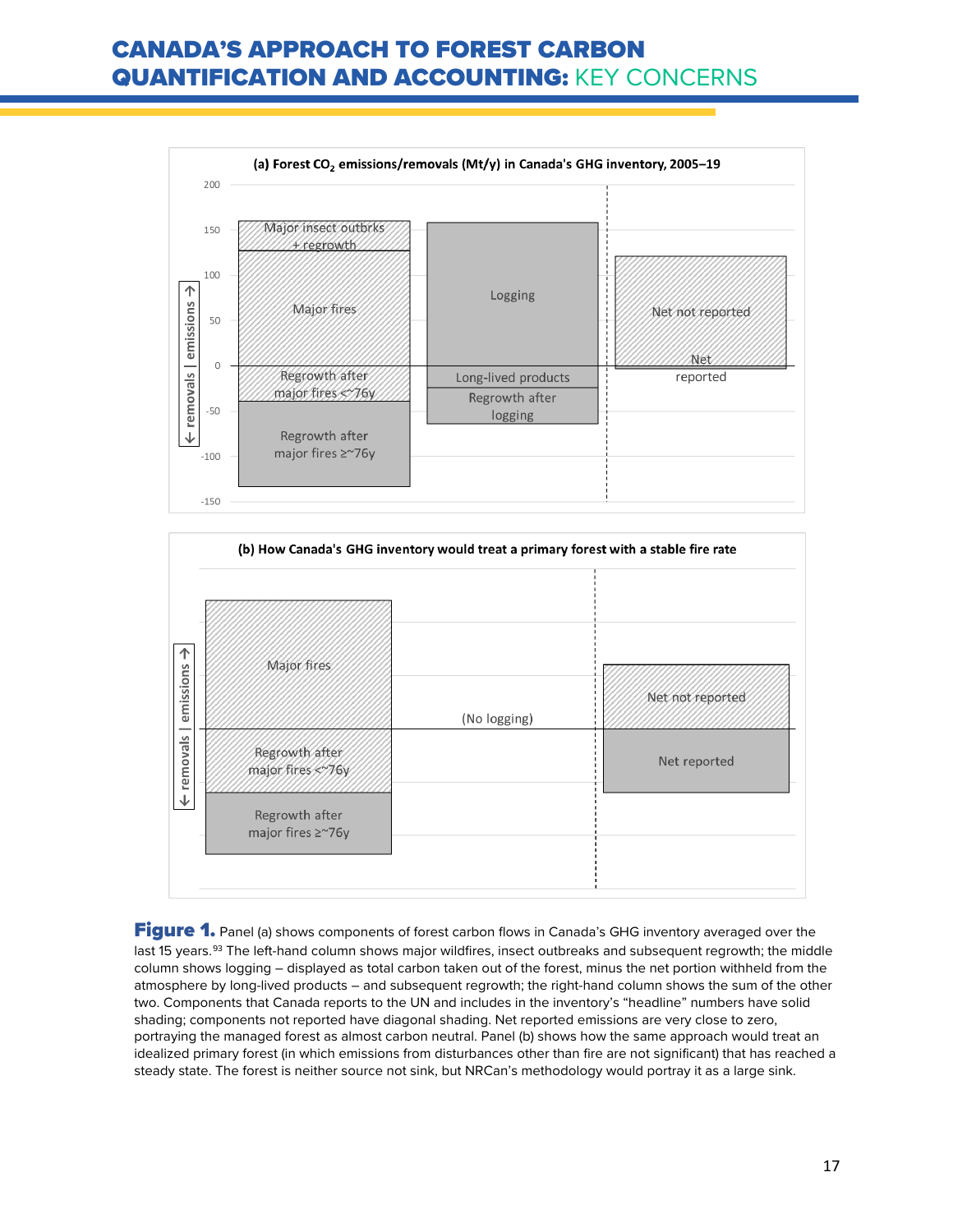

<span id="page-17-0"></span>Figure 2. Projected reference level emissions are higher than the projected level of emissions in Canada's GHG inventory because the former are based on a higher, historical rate of logging. Accordingly, reference level accounting produces a 25 Mt contribution towards meeting Canada's 2030 GHG target, while net-net accounting would produce a 6 Mt contribution. Data sources are cited in the text above. (For consistency with the projected inventory values, actual inventory values are taken from the 2020 inventory report, not the 2021 report used elsewhere in this paper.)

 $\overline{\phantom{a}}$ 

<sup>1</sup> Environment and Climate Change Canada, *Common Reporting Format Tables* (2021a), Table 4.

<sup>2</sup> Environment and Climate Change Canada, *National Inventory Report 1990–2019: Greenhouse Gas Sources and Sinks in Canada* (2021b), Part 1 p.142. This figure is deduced from the "combined net flux from Forest Land and Harvested Wood Products... [which] amounted to net emissions of 4.6 Mt".

<sup>&</sup>lt;sup>3</sup> Both figures cited are for "forest land remaining forest land" and the associated wood products. If forest conversion (deforestation) is included, the 134 and 139 Mt become 121 and 143 Mt respectively. The 121 Mt is deduced as 134 Mt of removals minus 13 Mt of forest conversion emissions (Environment and Climate Change Canada (2021b), Part 1 p.171); and the 143 Mt is from Environment and Climate Change Canada (2021a), Table 4.G.

<sup>4</sup> For forest carbon emissions/removals, Canada use "Tier 3" methods, which are those that allow countries the maximum freedom to choose their own approach. See Intergovernmental Panel on Climate Change (2006), *IPCC Guidelines for National Greenhouse Gas Inventories*, Vol. 4 Chapter 4.

<sup>5</sup> Environment and Climate Change Canada (2021b), Part 1 p.19.

<sup>6</sup> https://www.nrcan.gc.ca/climate-change/impacts-adaptations/climate-change-impacts-forests/carbonaccounting/13087, accessed July 19, 2021.

 $7$  Environment and Climate Change Canada (2021b), Part 1 p.148.

<sup>8</sup> https://pm.gc.ca/en/mandate-letters/2019/12/13/minister-natural-resources-mandate-letter, accessed April 4, 2021.

<sup>9</sup> Natural Resources Canada officials, personal communication, June 2021.

<sup>&</sup>lt;sup>10</sup> Environment and Climate Change Canada (2021b), Part 1 p.152, Part 2 p.133.

<sup>11</sup> Ibid., Part 1 p.158.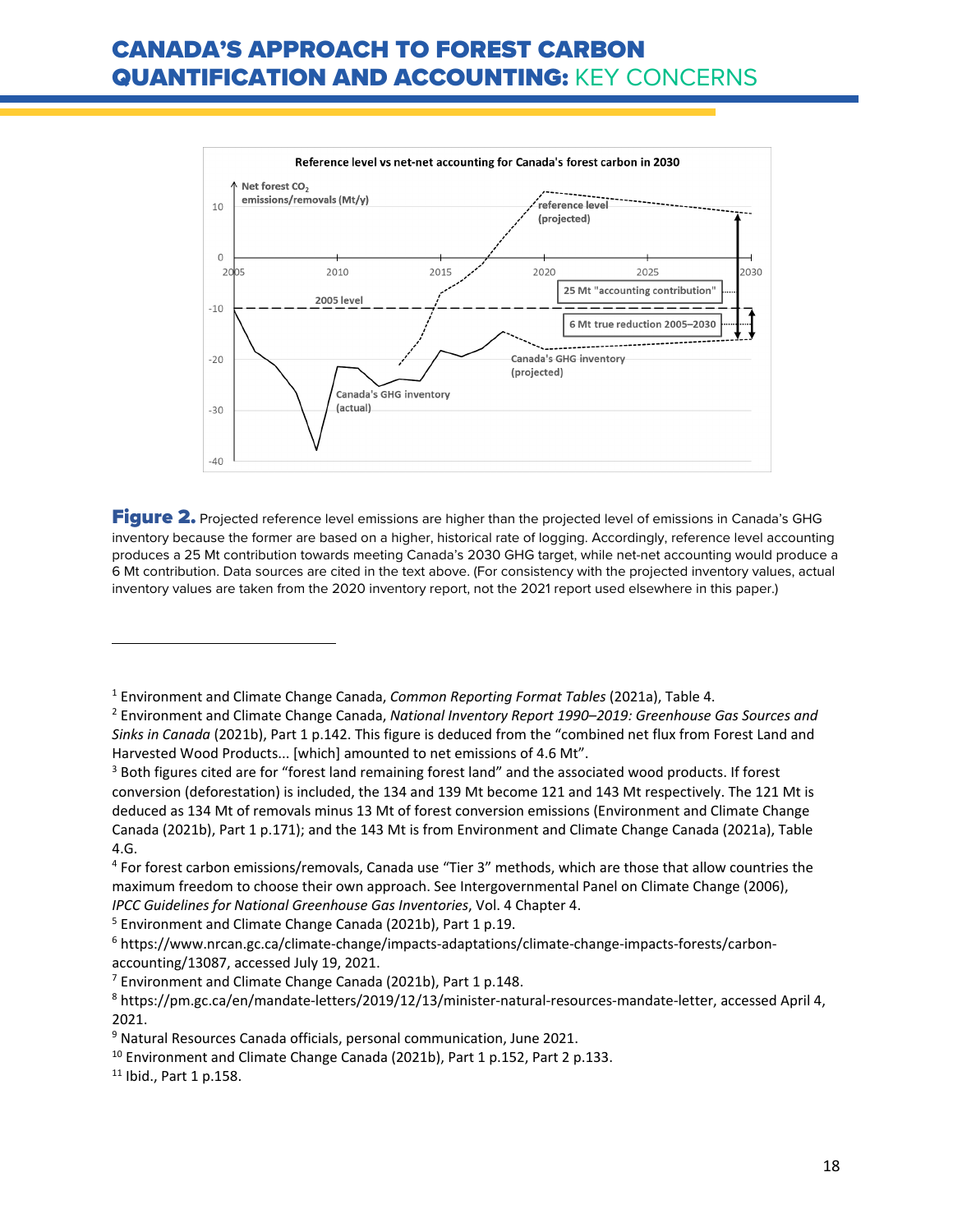$12$  Ibid., Part 2 p.19. The two different figures are based on different statistical methods (Environment and Climate Change Canada officials, personal communication, June 2021).

 $13$  Further analysis would be needed to correctly combine the inventory's actual uncertainty estimates for removals from forest land and emissions from harvested wood.

<sup>14</sup> W.A. Kurz et al., "Carbon in Canada's boreal forest — A synthesis", *Environ. Rev.* 21: 260–292 (2013).  $15$  Ibid.

<sup>16</sup> K.A. Bona et al., "The Canadian model for peatlands (CaMP): A peatland carbon model for national greenhouse gas reporting", *Ecological Modelling* 431: 109164 (2020).

<sup>17</sup> W.A. Kurz et al. (2013).

 $\overline{a}$ 

<sup>18</sup> https://nfi.nfis.org/en/history, accessed March 5, 2021.

<sup>19</sup> Natural Resources Canada officials, personal communication, February 2021.

<sup>20</sup> W.A. Kurz et al. (2013).

<sup>21</sup> Environment and Climate Change Canada (2021b), Part 2 p.125.

<sup>22</sup> Radio-Canada, "Le ministère des Forêts du Québec est-il à la solde de l'industrie?", March 4, 2021,

https://ici.radio-canada.ca/nouvelle/1774723/foresterie-mesurage-terres-publiques-complaisance-gouvernement, accessed March 5, 2021.

<sup>23</sup> Intergovernmental Panel on Climate Change (2021), "Summary for Policymakers", in *Climate Change 2021: The Physical Science Basis. Contribution of Working Group I to the Sixth Assessment Report of the Intergovernmental Panel on Climate Change*, Figure SPM.2.

<sup>24</sup> Intergovernmental Panel on Climate Change (2019), *2019 Refinement to the 2006 IPCC Guidelines for National Greenhouse Gas Inventories*, Vol. 4 Chapter 4.

 $25$  S.C. Thomas et al., "Managed forests and methane: recent research and prospects for best management practices", in Y. Wang et al. (eds), "Forest management for climate change mitigation: recent innovations and research needs", *Handbook of Environmental Chemistry* vol. 698, Springer (2021, in review).

 $26$  Environment and Climate Change Canada (2021b), Part 1 p.173. This is consistent with the government's definition of forests as having a minimum area of one hectare and a minimum width of 20 m (see

https://www.nrcan.gc.ca/climate-change/impacts-adaptations/climate-change-impacts-forests/carbonaccounting/inventory-and-land-use-change/13111, accessed April 6, 2021). IPCC guidelines allow countries to set their own definitions (see Intergovernmental Panel on Climate Change (2019), Vol. 4 p.3.9).

<sup>27</sup> See also Wildlands League, *Boreal Logging Scars* (2019), p.52–56.

<sup>28</sup> Natural Resources Canada officials, personal communication, May 2021.

 $29$  Environment and Climate Change Canada (2021b), Part 1 p.172.

<sup>30</sup> The reported forest harvest area in 2018 was 748 kha (https://cfs.nrcan.gc.ca/statsprofile/forest/CA, accessed July 20, 2021).

<sup>31</sup> Wildlands League, p.3.

<sup>32</sup> C.A. Pattison et al., "The Landscape Impact of Linear Seismic Clearings for Oil and Gas Development in Boreal Forest", *Northwest Science* 90(3): 340-354 (2016).

<sup>33</sup> There is no internationally agreed definition of forest degradation, but the UN Food and Agriculture Organization (FAO) describes it as "a reduction or loss of the biological or economic productivity and complexity of forest ecosystems". See FAO and UNEP (2020), *The State of the World's Forests 2020*, p.19.

<sup>34</sup> Environment and Climate Change Canada officials, personal communication, May 2021.

<sup>35</sup> The numbers used for this calculation are as follows: (i) in 2019, 27 kha of forest land was converted to settlements, and emissions from such conversion were 6.6 Mt  $CO<sub>2</sub>$  (Environment and Climate Change Canada (2021b), Part 1 p.170); (ii) the total harvest area in 2018 (the figure for 2019 is not yet available) was 748 kha (https://cfs.nrcan.gc.ca/statsprofile/forest/CA, accessed July 20, 2021).

<sup>36</sup> See, e.g., H.O. Pörtner et al., *Scientific outcome of the IPBES-IPCC co-sponsored workshop on biodiversity and climate change*, IPBES secretariat (2021), Synposis point 9.

<sup>37</sup> This is the standard way in which the benefits of proposed GHG reduction policies are evaluated: by comparing emissions in a "with policy" scenario to those in a "without policy" scenario.

<sup>38</sup> S. Luyssaert et al., "Old-growth forests as global carbon sinks", *Nature* 455: 213–215 (2008).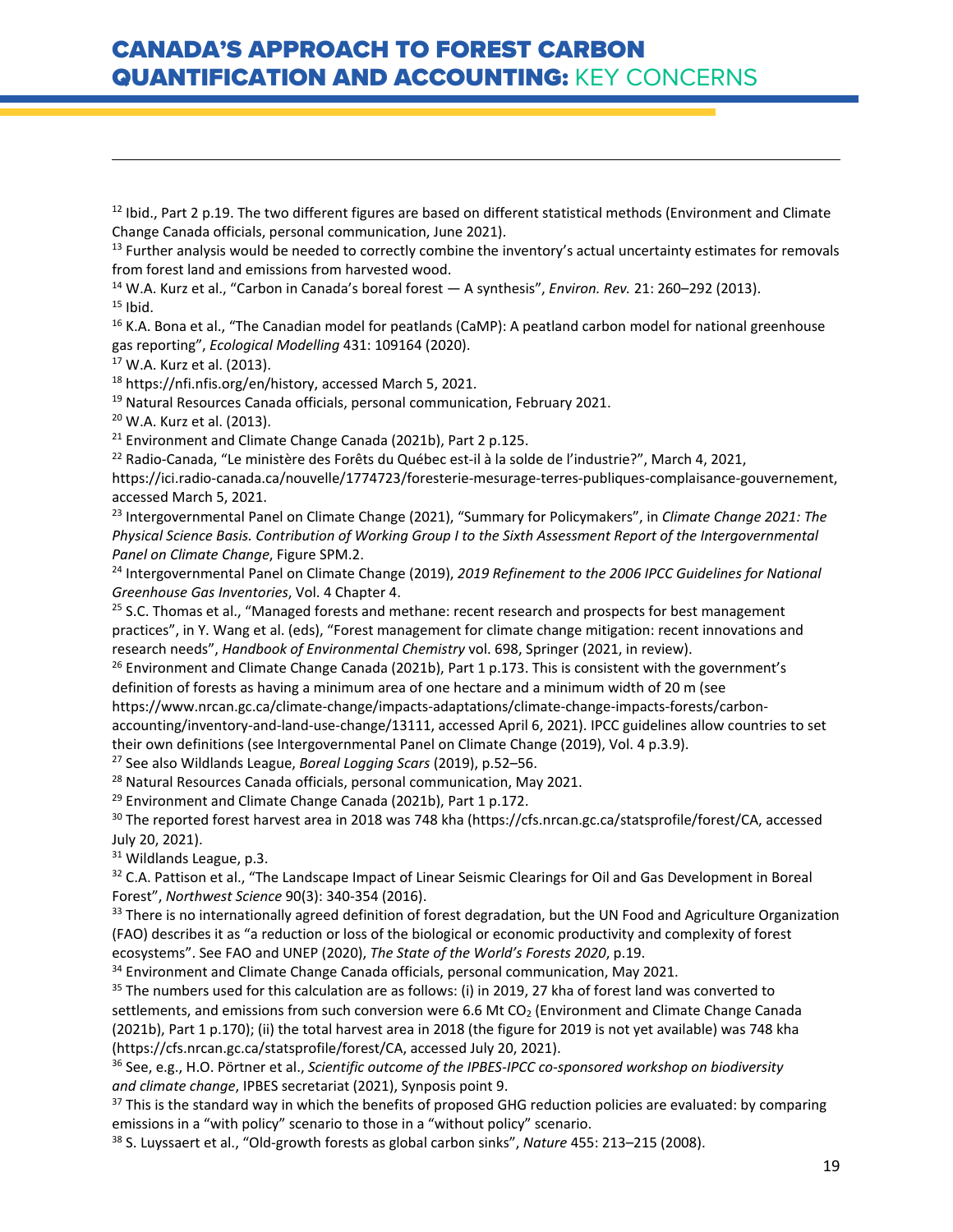$39$  The details of the analysis by Luyssaert et al. (2008) have recently been challenged, but without affecting the overall conclusion that forests continue to accumulate carbon into old age. See P. Gundersen et al., "Old-growth forest carbon sinks overestimated", *Nature* 591: E21–E23 (2021) and S. Luyssaert et al., "Reply to: Old-growth forest carbon sinks overestimated", *Nature* 591: E24–E25 (2021).

 $40$  C. Coursolle et al., "Influence of stand age on the magnitude and seasonality of carbon fluxes in Canadian forests", *Agricultural and Forest Meteorology* 165: 136–148 (2012).

<sup>41</sup> S.J. Kull et al., *Operational-scale Carbon Budget Model of the Canadian Forest Sector (CBM-CFS3) version 1.2: user's guide*, Natural Resources Canada (2019), p.13.

<sup>42</sup> J. Malcolm et al., "Forest harvesting and the carbon debt in boreal east-central Canada", *Climatic Change* 161: 433–449 (2020).

<sup>43</sup> Total carbon stocks will fall if the reduction in biomass carbon outweighs any continued accumulation of carbon in dead wood, litter and soil organic matter.

<sup>44</sup> W.A. Kurz et al. (2013).

 $\overline{a}$ 

<sup>45</sup> Total reported emissions were 730 Mt CO<sub>2</sub>e excluding or 740 Mt including land use, land-use change and forestry (Environment and Climate Change Canada (2021b), Part 1 p.8).

<sup>46</sup> Environment and Climate Change Canada (2021a), Table 4.G; Environment and Climate Change Canada (2021b), Part 1 p.156. The cited figures are for "forest land remaining forest land" and the associated wood products. If forest conversion (deforestation) is included, the 162 and 139 Mt become 167 and 143 Mt respectively.

<sup>47</sup> J. Chen et al., *Carbon Stocks and Flows from Harvest to Disposal in Harvested Wood Products from Ontario and Canada*, Ontario Ministry of Natural Resources (2013), p.i,18. The 35% is the proportion of harvested biomass carbon; one would expect the figure for the proportion of wood harvest volume to be very similar. <sup>48</sup> Environment and Climate Change Canada (2021b), Part 2 p.137.

 $49$  Wildlands League, unpublished research. The 20% is the proportion of wood harvest volume.

<sup>50</sup> J. Chen et al., "Carbon Profile of the Managed Forest Sector in Canada in the 20<sup>th</sup> Century: Sink or Source?", *Environ. Sci. Technol.* 48: 9859−9866 (2014), Supplementary Information, Table S7. Harvest volumes for 2000−18 were obtained from https://cfs.nrcan.gc.ca/statsprofile/forest/CA, accessed January 28, 2021.

<span id="page-19-1"></span><span id="page-19-0"></span> $51$  Although industrial logging is accompanied by fire suppression activities, there continues to be a high rate of wildfires within the very large "managed forest" area over which NRCan calculates forest carbon flows – as discussed later in Sectio[n 4.1.](#page-8-1)

<sup>52</sup> That a forest of a specific type contains more carbon when older than when younger is a corollary of the finding (see Sectio[n 3.2\)](#page-7-0) that forests remain carbon sinks up to advanced ages.

<span id="page-19-2"></span><sup>53</sup> J. Malcolm et al.

 $54$  G. Grassi et al., "Reconciling global-model estimates and country reporting of anthropogenic forest CO<sub>2</sub> sinks", *Nature Climate Change* 8: 914–920 (2018), Supplementary Information.

<sup>55</sup> Intergovernmental Panel on Climate Change (2006), Vol. 4 p.3.6.

<span id="page-19-3"></span><sup>56</sup> G. Grassi et al.

<sup>57</sup> Estimates of this proportion are discussed in L.A. Venier et al., "Effects of natural resource development on the terrestrial biodiversity of Canadian boreal forests", *Environ. Rev.* 22: 457–490 (2014).

<span id="page-19-4"></span><sup>58</sup> Environment and Climate Change Canada (2021b), Part 2 p.124.

<span id="page-19-5"></span><sup>59</sup> Ibid., Part 1 p.149.

<sup>60</sup> Ibid., Part 2 p.127–128.

<span id="page-19-6"></span><sup>61</sup> W.A. Kurz et al. (2013).

<span id="page-19-7"></span><sup>62</sup> Environment and Climate Change Canada (2021b), Part 2 p.127.

<sup>63</sup> Ibid., Part 1 p.149.

<span id="page-19-9"></span><span id="page-19-8"></span> $64$  We do not mean to imply that the solution is necessarily instead to exclude only some portion of major wildfires. One obvious alternative solution would be to continue excluding all major wildfires but also to exclude all removals from post-fire regrowth. See the following subsection "The extent of the bias".

<span id="page-19-10"></span> $65$  The large size of Canada's managed forest creates a more general problem in a context where the managed land proxy (MLP) is adhered to: it reduces the likelihood that natural emissions/removals that occur there will sum to zero over time, which is one of the bases of the MLP.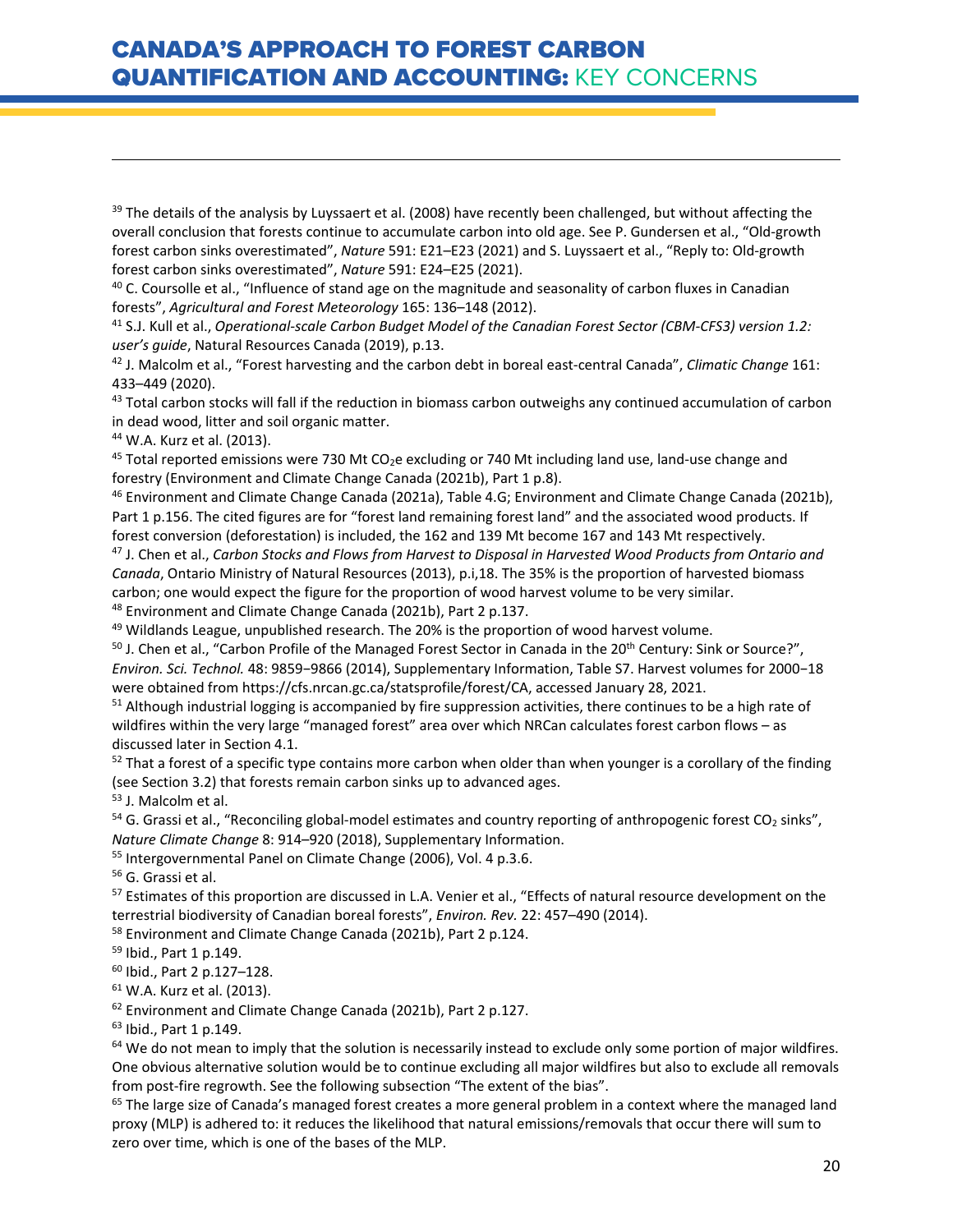<span id="page-20-1"></span><sup>67</sup> Environment and Climate Change Canada (2021b), Part 1 p.151.

<span id="page-20-2"></span><sup>68</sup> Intergovernmental Panel on Climate Change (2019), Vol. 4 p.2.71–2.72.

<span id="page-20-3"></span><sup>69</sup> W.A. Kurz et al. (2018).

<span id="page-20-4"></span> $70$  Ibid.

 $\overline{a}$ 

 $71$  Ibid.

<span id="page-20-5"></span><sup>72</sup> G. Grassi et al.

<span id="page-20-6"></span><sup>73</sup> Environment and Climate Change Canada (2021b), Part 1 p.8.

<span id="page-20-7"></span><sup>74</sup> Government of Canada, *Canada's 2021 Nationally Determined Contribution under the Paris Agreement* (2021), p.20.

<span id="page-20-10"></span><span id="page-20-9"></span><span id="page-20-8"></span> $75$  The figure cited is for "forest land remaining forest land" (FLFL) and the associated wood products. Removals from FLFL and total emissions from wood products are from Environment and Climate Change Canada, *Common Reporting Format Tables* (2020), Table 4. The latter are adjusted by subtracting wood product emissions from forest conversion, taken from Environment and Climate Change Canada, *Canada's Greenhouse Gas and Air Pollutant Emissions Projections 2020* (2021c), p.38. (For Figure 2, interpolated values are used for wood product emissions from forest conversion for 2006–12.)

<span id="page-20-11"></span> $76$  Environment and Climate Change Canada (2021c), p.39. The figure cited is for "forest land remaining forest land" and the associated wood products.

<span id="page-20-12"></span><sup>77</sup> Environment and Climate Change Canada, *Canada's 4th Biennial Report to the United Nations Framework Convention on Climate Change* (2019), p.160–162.

<span id="page-20-13"></span><sup>78</sup> Environment and Climate Change Canada (2021c), p.10,39. Again, this is for "forest land remaining forest land" and the associated wood products.

<span id="page-20-14"></span> $79$  H. Böttcher et al., "Accounting of forest carbon sinks and sources under a future climate protocol – factoring out past disturbance and management effects on age–class structure", *Environ. Sci. Policy* 11: 669–686 (2008).  $80$  Ibid.

81 Ibid., Table 5.

82 U.S. Energy Information Administration,

<span id="page-20-15"></span>https://www.eia.gov/international/data/country/CAN/electricity/electricity-generation, accessed October 8, 2021. 83 G. Grassi et al.

<span id="page-20-17"></span><span id="page-20-16"></span><sup>84</sup> U.S. Department of State, *Second Biennial Report of the United States of America under the United Nations Framework Convention on Climate Change* (2015), p.9.

<span id="page-20-18"></span><sup>85</sup> *Output-Based Pricing System Regulations*, subsection 22(1).

<span id="page-20-20"></span><span id="page-20-19"></span><sup>86</sup> We recognize that the federal government is proposing to issue offset credits for improved forest management (https://www.canada.ca/en/environment-climate-change/services/climate-change/pricing-pollution-how-it-willwork/output-based-pricing-system/federal-greenhouse-gas-offset-system.html, accessed July 23, 2021), but participation would be voluntary, and the carbon price incentive would not cover more than a fraction of the activities that could be subject to mandatory carbon pricing under the OBPS regulations.

<span id="page-20-21"></span><sup>87</sup> *Greenhouse Gas Pollution Pricing Act*, subsection 166(3).

<span id="page-20-22"></span><sup>88</sup> https://www.canada.ca/en/services/environment/weather/climatechange/climate-action/pricing-carbonpollution/output-based-pricing-system.html, accessed April 7, 2021.

<span id="page-20-23"></span>89 Environment and Climate Change Canada (2021a), Table 4.G.

90 Environment and Climate Change Canada (2021b), Part 1 p.156. The 59 Mt figure is for "firewood". The number should be somewhat higher because although Canada's GHG inventory does include emissions from wood chips and pellets, burned for energy, it does not currently count them under "firewood" (see Part 2 p.136).

<span id="page-20-24"></span> $91$  Environment and Climate Change Canada (2021a), Table 1.A(a).

<span id="page-20-25"></span><sup>92</sup> J. Malcolm et al.

<span id="page-20-26"></span>93 The numbers depicted in the figure are for "forest land remaining forest land" and the associated wood products. They were calculated from Environment and Climate Change Canada (2021b), Part 1 p.149,151,156,171

<span id="page-20-0"></span><sup>&</sup>lt;sup>66</sup> W.A. Kurz et al., "Quantifying the impacts of human activities on reported greenhouse gas emissions and removals in Canada's managed forest: conceptual framework and implementation", *Can. J. For. Res.* 48: 1227– 1240 (2018).